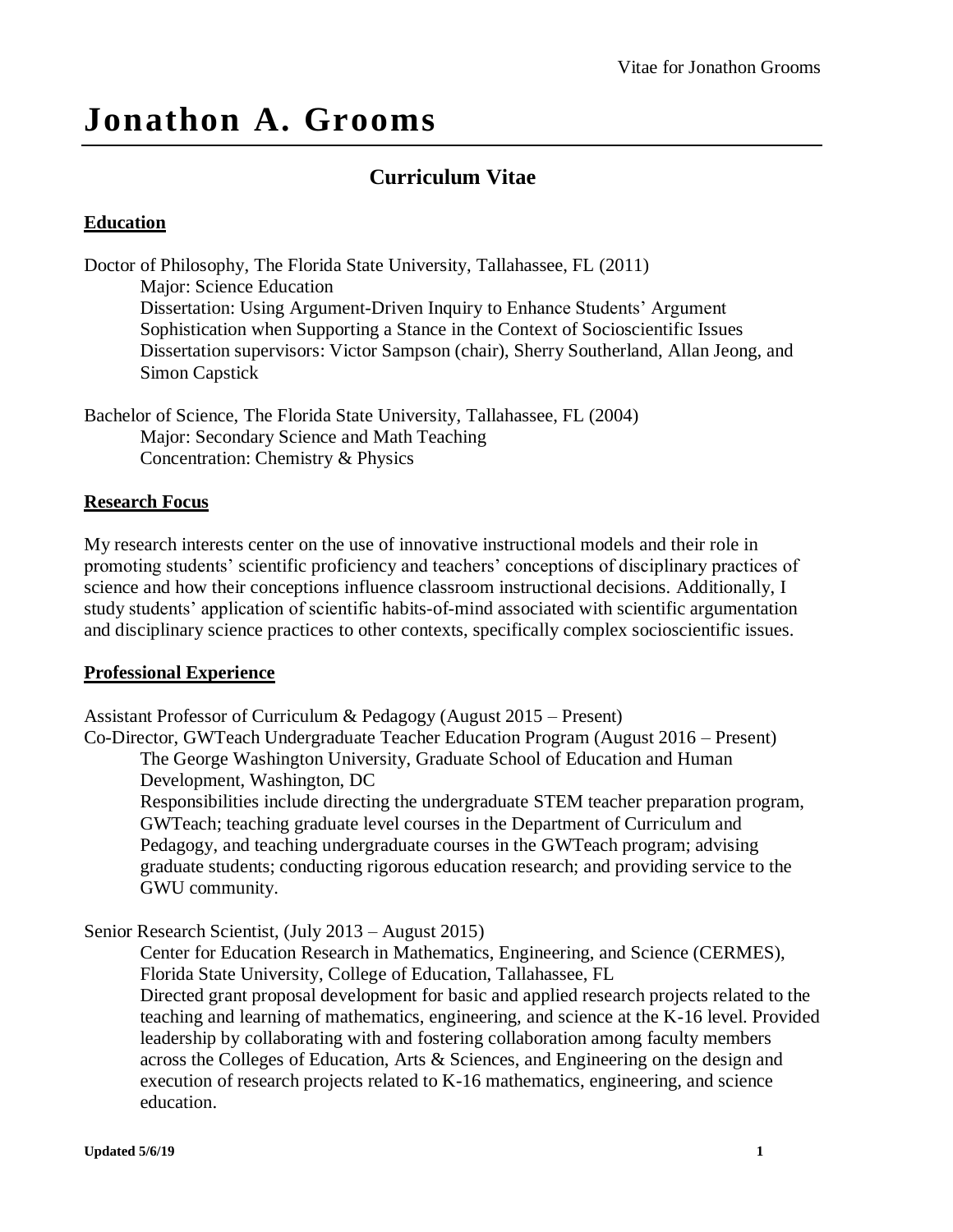Coordinator of Research Activities (August 2010 – July 2014)

Argument-Driven Inquiry (ADI) in the Middle and High School Laboratory Project, Florida State University, Learning Systems Institute, Tallahassee, FL. Coordinated data collection and analysis for the Institute of Education Sciences grant. Supervised teacher instruction for fidelity of implementation of the ADI model and assist in developing classroom activities. Facilitated group discussions, with research team, related to project status and challenges. Contributed to the publication and presentation of study results in peer-reviewed journals and national conferences. Managed graduate and undergraduate research assistants on data-related tasks.

K-12 Science Instructor, Director – Science on the Move (August 2004 – August 2010) Office of Science Teaching Activities (OSTA), Tallahassee, FL Taught physical science lessons for students within the Leon County School district and eight other surrounding districts. Instruction spanned the K-12 continuum, including lessons in 753 elementary classrooms (~125/year), 197 middle school classrooms  $(\sim 33$ /year), and 94 high school classrooms  $(\sim 16$ /year), totaling over 40,000 students. These learning opportunities emphasized engaging students in ambitious learning environments that coordinated the essential practices and core ideas of science in student-centered contexts.

Undergraduate Teaching Assistant (January 2008 – April 2008)

Florida State University, Dept. of Physics, Tallahassee, FL Developed curriculum materials and laboratory activities for an introductory studio physics course, during its first semester of implementation, which was modeled on the SCALE-UP approach. Assessed subsequent lab reports and assisted with classroom instruction.

#### **Professional Affiliations**

American Educational Research Association (AERA) National Association for Research in Science Teaching (NARST) National Science Teachers Association (NSTA) Maryland Association of Science Teachers (MAST) Virginia Association of Science Teachers (VAST)

#### **Teaching Experience: The George Washington University**

| <b>GTCH 3101</b> | Knowing and Learning in Mathematics and Science (Undergraduate)  |
|------------------|------------------------------------------------------------------|
| <b>CPED 6100</b> | <b>STEM Curriculum Implementation (Graduate Course)</b>          |
| <b>CPED 6534</b> | Professional Internship in Secondary Education (Graduate Course) |
| <b>CPED 6606</b> | Theories of Learning and Development (Graduate Course)           |
| <b>CPED 6608</b> | Development and Diversity in Education (Graduate Course)         |
| <b>CPED 6703</b> | Advanced STEM Teaching Methods (Graduate Course)                 |
| <b>CPED 8331</b> | Seminar in Instruction (Doctoral Course)                         |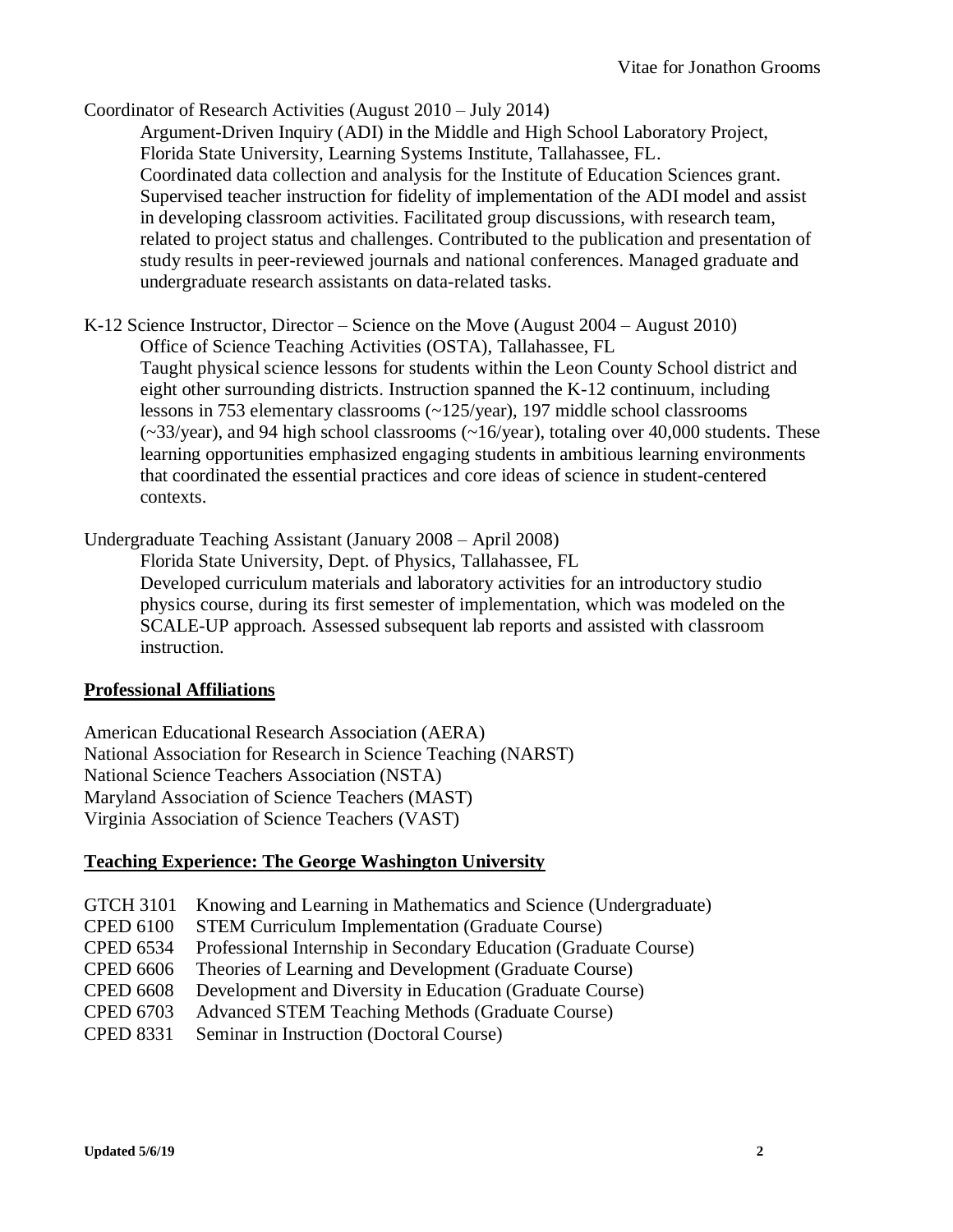## **Doctoral Student Committees: George Washington University**

| Nash, Fredrica   | (anticipated graduate, Spring 2021)               |
|------------------|---------------------------------------------------|
| Goldman, Zachary | (anticipated graduation, Spring 2021)             |
| Ford, Michael    | (dissertation examination committee, Spring 2017) |

#### **Masters Student Advisees: George Washington University**

| Gargulak, Morgan | (2019) |
|------------------|--------|
| Ellis, Breanna   | (2018) |
| Salzman, Jessica | (2017) |

#### **Apprentice Teacher Supervision: George Washington University**

| D'Angelo, Lisa | (Spring, 2016) |
|----------------|----------------|
| Dutton, Jason  | (Spring, 2016) |
| Kim, Ji Young  | (Spring, 2016) |
| Nogay, Walter  | (Spring, 2016) |

### **Teaching Experience: Florida State University**

| Knowing and Learning in Mathematics and Science (Undergraduate Course)          |
|---------------------------------------------------------------------------------|
| Selected Topics in Biological Science: Assessment in Math and Science Education |
| (Doctoral Course)                                                               |
| Curriculum in Science Education (Doctoral Course)                               |
| Research, Recent Developments, and Current Issues in Science Education:         |
| Scientific Argumentation (Doctoral Course)                                      |
| General Physics A, Studio-Physics: Integrated Lecture/Lab (Teaching Assistant,  |
| Undergraduate Course)                                                           |
|                                                                                 |

#### **Apprentice Teacher Supervision: Florida State University**

| Green, Michael   | (Spring, 2013) |
|------------------|----------------|
| Ciaccio, Heather | (Spring, 2009) |

#### **Refereed Journal Articles**

- 17. **Grooms, J.**, Sampson, V., and Enderle, P. (2018). How concept familiarity and experience with scientific argumentation are related to the way groups participate in an episode of argumentation. *Journal of Research in Science Teaching*, 55(9), 1264-1286.
- 16. Strimaitis, A., Southerland, S., Sampson, V., Enderle, P., and **Grooms, J**. (2017). Promoting equitable biology lab instruction by engaging all students in a broad range of science practices: An exploratory study. *School Science and Mathematics*, 117(3), 92-103.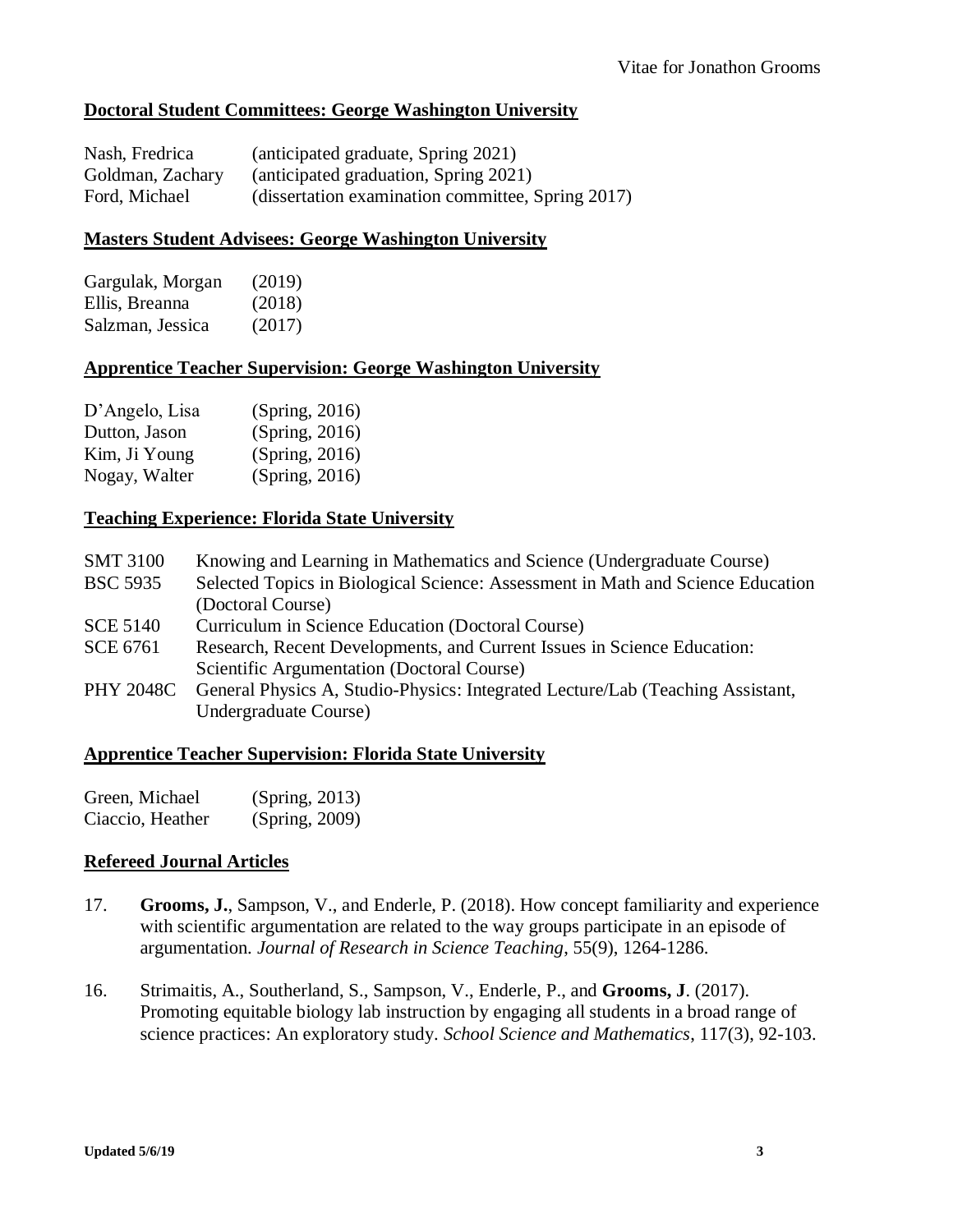- 15. **Grooms, J**., Enderle, P., and Sampson, V. (2015). Coordinating scientific argumentation and the Next Generation Science Standards through argument-driven inquiry. *Science Educator*, 24(1), 45-50*.*
- 14. **Grooms, J**., Sampson, V., and Golden, B. (2014). Comparing the effectiveness of verification and inquiry laboratories in supporting undergraduate science students in constructing arguments around socioscientific issues. *International Journal of Science Education*, 36(9), 1412-1433.
- 13. Strimaitis, A., Schellinger, J., Jones, A., Beaver, S., **Grooms, J.,** and Sampson, V. (2014). Development of an instrument to assess student knowledge necessary to critically evaluate scientific claims in the popular media. *Journal of College Science Teaching*, 43(5), 55-68.
- 12. Enderle, P., **Grooms, J**., Campbell, H., and Bickel, R. (2013). Cross-disciplinary writing: Scientific argumentation, the common core, and the ADI model. *Science Scope*, 37(1), 16- 22*.*
- 11. Sampson, V., Enderle, P., **Grooms, J**., and Witte, S. (2013). Writing to learn by learning to write during the school science laboratory: Helping middle and high school students develop argumentative writing skills as they learn core ideas. *Science Education*, 97(5), 643-670.
- 10. Sampson, V., **Grooms, J**., and Enderle, P. (2013). Argumentation in science and science education: Helping students understand the nature of scientific argumentation so they can meet the new science standards. *The Science Teacher*, 80(5), 30-33.
- 9. Enderle, P., Southerland, S., and **Grooms, J**. (2013). Exploring the context of change: Understanding the kinetics of a studio physics implementation effort. *Physical Review Special Topics – Physics Education Research*, 9, 1-18*.*
- 8. Sampson, V., Enderle, P., and **Grooms, J**. (2013). The development and initial validation of the Beliefs About Reformed Science Teaching and Learning (BARSTL) questionnaire. *School Science and Mathematics*, 113(1), 3-15.
- 7. Golden, B., **Grooms, J**., Sampson, V., and Oliveri, R. (2012). Generating arguments about climate change. *Science Scope*, 35(7), 26-34.
- 6. Walker, J., Sampson, V., **Grooms, J**., Zimmerman, C., and Anderson, B. (2012). Argument-Driven Inquiry in undergraduate chemistry labs: The impact on students' conceptual understanding, argument skills, and attitudes toward science. *Journal of College Science Teaching*, 41(4), 82-89.
- 5. Walker, J., Sampson, V., Zimmerman, C., and **Grooms, J**. (2011). A performance-based assessment for limiting reactants. *Journal of Chemical Education*, 88(9), 1243-1246.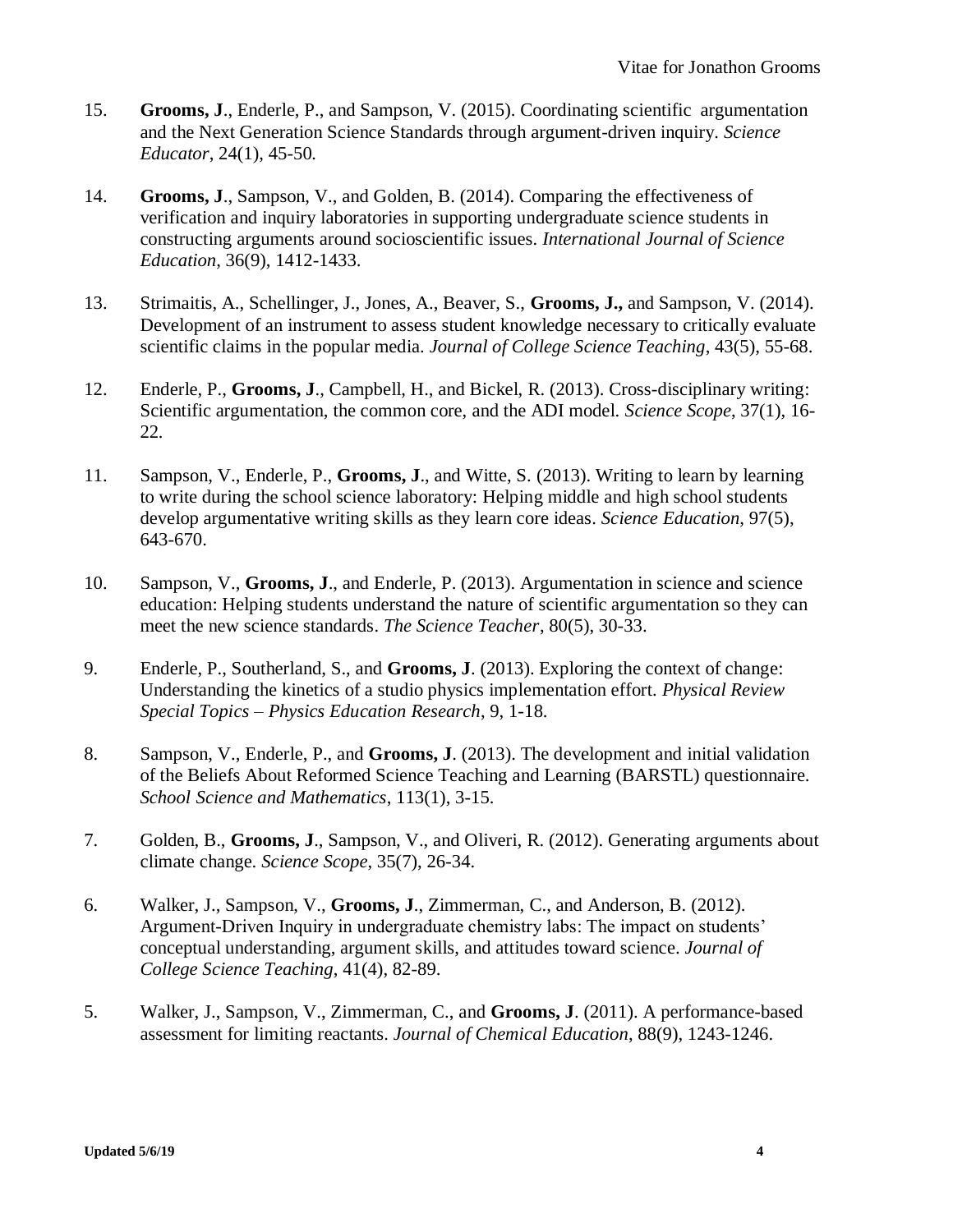- 4. Sampson, V., **Grooms, J**., and Walker, J. (2011). Argument-Driven Inquiry as a way to help students learn how to participate in scientific argumentation and craft written arguments: An exploratory study. *Science Education,* 95(2), 217-257.
- 3. Sampson, V. and **Grooms, J**. (2010). Promoting and supporting scientific argumentation in the classroom: The generate an argument instructional model. *The Science Teacher,* 77(5), 32-37*.*
- 2. Sampson, V., **Grooms, J**., and Walker, J. (2009). Argument-Driven Inquiry: A way to promote learning during laboratory activities. *The Science Teacher*, 76(8), 42-47.
- 1. Sampson, V. and **Grooms, J**. (2009). Promoting and supporting scientific argumentation in the classroom: The evaluate alternatives instructional model. *Science Scope,* 33(1), 67- 73.

## **Journal Articles in Review or Preparation**

- 1. Enderle, P., **Grooms, J.**, Sampson, V., Sengul, O., and Koulagna, Y. (in preparation). How implementing and refining an argumentation instructional model can shape science teacher beliefs. Submitted to *Science Education*.
- 2. **Grooms, J.**, Sampson, V., Enderle, P., Gooden, S., and Shellinger, J. (in preparation). The influence of teacher framing and instructional actions on students' scientific argumentation. To be submitted to *Journal of Research in Science Teaching*.
- 3. **Grooms, J**. and Fleming, K. (in preparation). Students' epistemological sophistication and conceptions of data and evidence. To be submitted to *Journal of College Science Teaching.*
- 4. **Grooms, J**., Fleming, K., and Wolfinger, M. (in preparation). Student and teacher tensions and synergies during whole-district curriculum development and implementation. To be submitted to *Science Education*.

## **Refereed Books**

- 9. Sampson, V., Hutner, T., FitzPatrick, D., LaMee, A., and **Grooms, J**. (2017). Argument-Driven Inquiry in Physics, Volume 1: Mechanics Lab Investigations for Grades 9-12. Arlington, VA: NSTA Press.
- 8. **Grooms, J**., Enderle, P., Murphy, A., Hutner, T., and Sampson, V. (2016). Argument-Driven Inquiry in Physical Science: Lab Investigations for Grades 6-8. Arlington, VA: NSTA Press.
- 7. **Grooms, J**., Enderle, P., Murphy, A., Hutner, T., and Sampson, V. (2016). Student Lab Manual for Argument-Driven Inquiry in Physical Science: Lab Investigations for Grades 6-8. Arlington, VA: NSTA Press.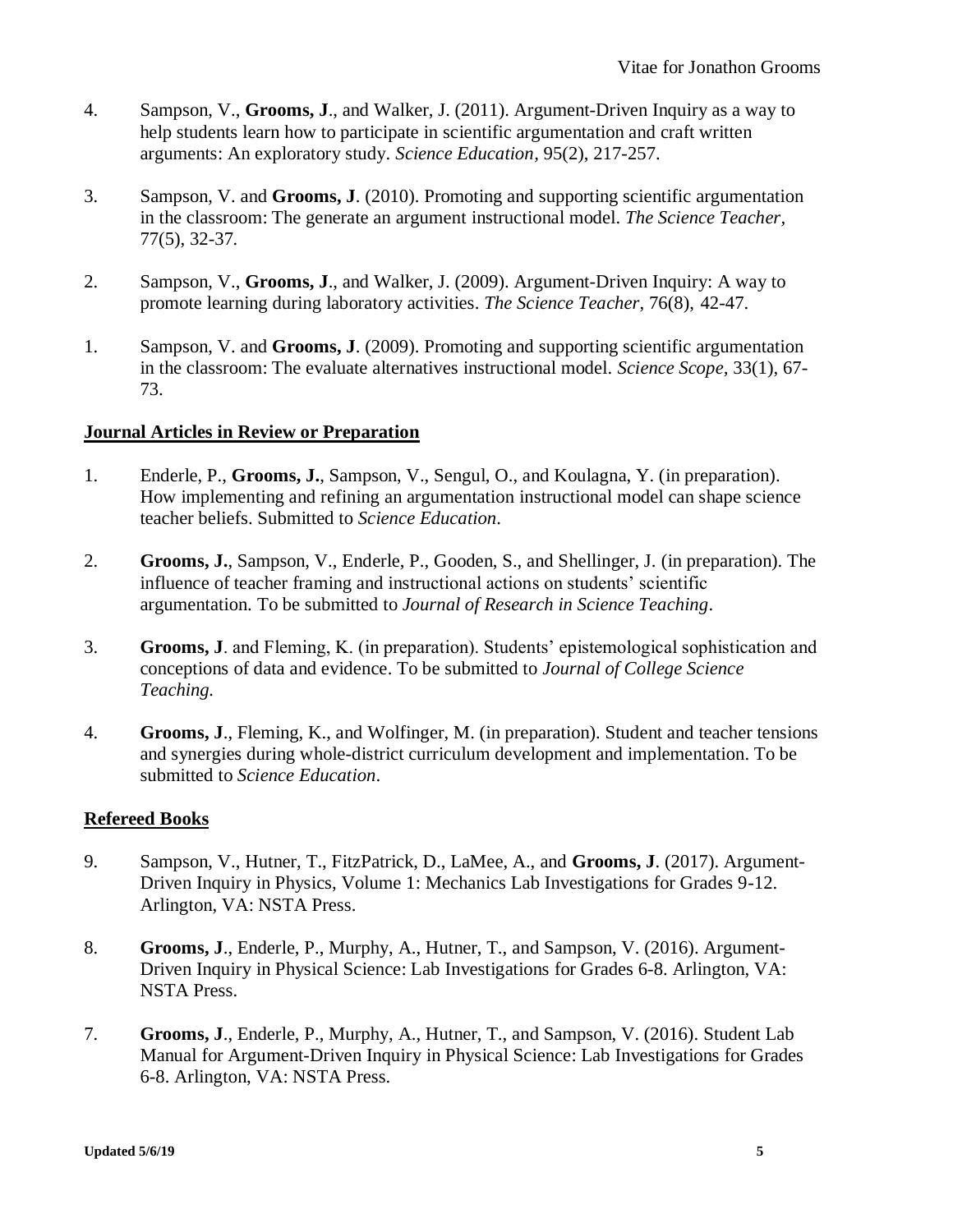- 6. Enderle, P., Campbell, H., Gleim, L., Granger, E., **Grooms, J**., Hester, M., Sampson, V., and Southerland, S. (2016). Student Lab Manual for Argument-Driven Inquiry in Life Science: Lab Investigations for Grades 6-8. Arlington, VA: NSTA Press.
- 5. Sampson, V., Carafano, P., Enderle, P., Fannin, S., **Grooms, J**., Southerland, S., Stallworth, C., and Williams, K. (2016). Student Lab Manual for Argument-Driven Inquiry in Chemistry: Lab Investigations for Grades 9-12. Arlington, VA: NSTA Press
- 4. Sampson, V., Enderle, P., Gleim, L., **Grooms, J**., Hester, M., Southerland, S., and Wilson, K. (2016). Student Lab Manual for Argument-Driven Inquiry in Biology: Lab Investigations for Grades 9-12. Arlington, VA: NSTA Press.
- 3. Enderle, P., Campbell, H., Gleim, L., Granger, E., **Grooms, J**., Hester, M., Sampson, V., and Southerland, S. (2015). Argument-Driven Inquiry in Life Science: Lab Investigations for Grades 6-8. Arlington, VA: NSTA Press.
- 2. Sampson, V., Carafano, P., Enderle, P., Fannin, S., **Grooms, J**., Southerland, S., Stallworth, C., and Williams, K. (2014). Argument-Driven Inquiry in Chemistry: Lab investigations for grades 9-12. Arlington, VA: NSTA Press.
- 1. Sampson, V., Enderle, P., Gleim, L., **Grooms, J**., Hester, M., Southerland, S., and Wilson, K. (2014). Argument-Driven Inquiry in Biology: Lab investigations for grades 9-12. Arlington, VA: NSTA Press.

## **Refereed Papers Presented at National or International Conferences**

- 29. **Grooms, J**., Fleming, K., Wolfinger, M., Berkowitz, A., and Caplan, B. (2019, April). What teacher-student tensions and synergies emerge from implementing an integrated chemistry/Earth science curriculum? Paper presented at the 2019 Annual Meeting of the American Educational Research Association (AERA). Toronto, ON, Canada.
- 28. **Grooms, J**. (2018, April). How does content knowledge predict ability to engage in scientific argumentation? Paper at the 2018 Annual Meeting of the American Educational Research Association (AERA). New York, NY.
- 27. Enderle, P., Sengul, O., Koulagna, Y., **Grooms, J**., and Sampson, V. (2017, April). The impact of implementing and refining an argumentation instructional model on science teacher' beliefs. Paper presented at the 2017 international conference of the National Association for Research in Science Teaching (NARST). San Antonio, TX.
- 26. Enderle, P., Strimaitis, A., **Grooms, J.**, Sampson, V., and Southerland, S. (2016, April). Comparing laboratory instruction for differently tracked groups of students. Paper presented at the 2016 international conference of the National Association for Research in Science Teaching (NARST). Baltimore, MD.
- 25. Strimaitis, A., Enderle, P., **Grooms, J.**, Sampson, V., and Bremer, M. (2015, April). How teachers promote scientific argumentation between students during school science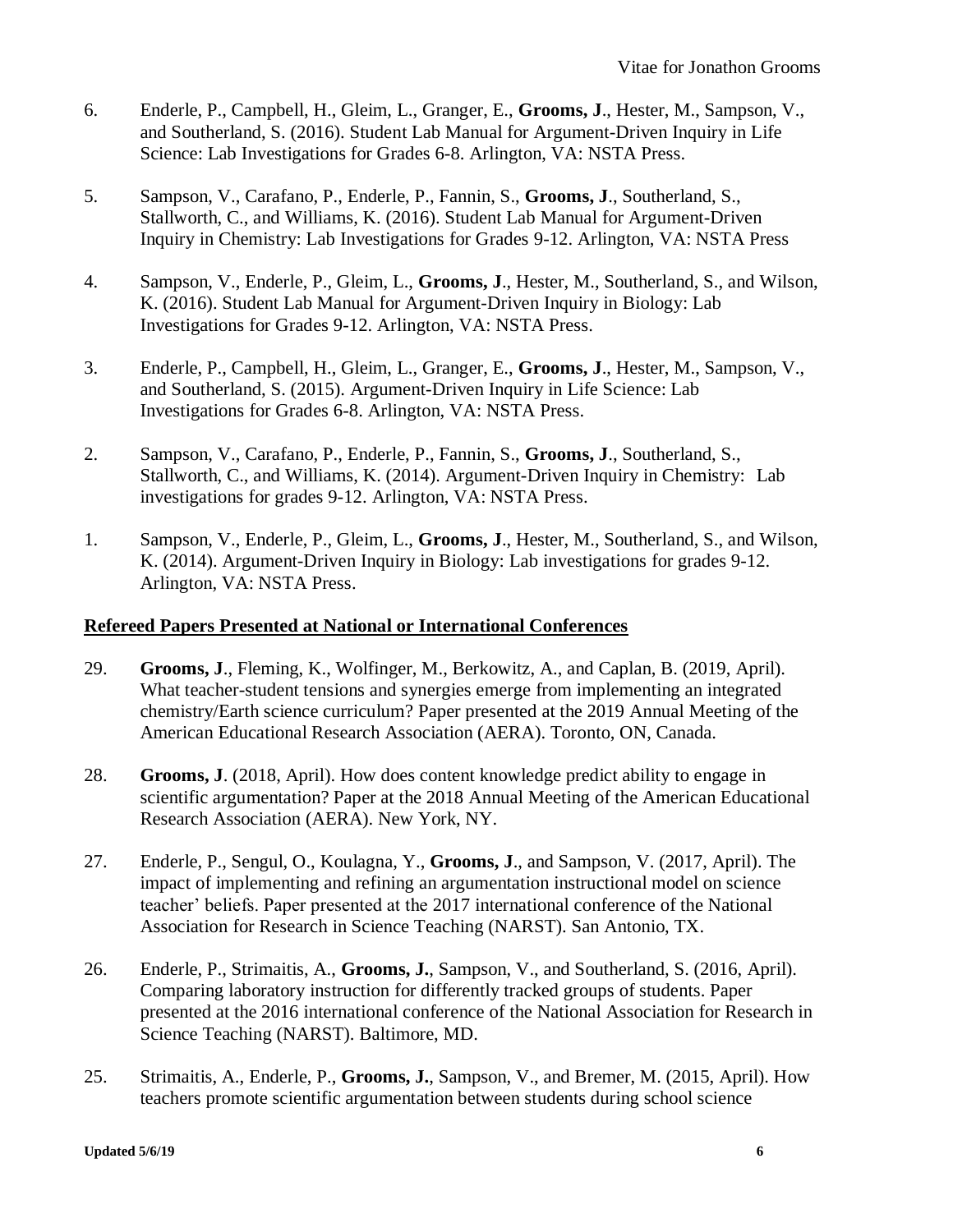laboratories. Paper presented at the 2015 Annual Meeting of the American Educational Research Association (AERA). Chicago, IL.

- 24. Gooden, S., Schellinger, J., **Grooms, J.,** Enderle, P., and Samspon, V. (2015, April). The impact of teacher framing and instructional action on student growth in scientific argumentation. Paper presented at the 2015 Annual Meeting of the American Educational Research Association (AERA). Chicago, IL.
- 23. Strimaitis, A., Southerland, S., **Grooms, J**., Enderle, P., and Sampson, V. (2015, April). Structuring chemistry laboratories around argumentation: Examining the effectiveness of argumentation in fostering science for all. Paper presented at the 2015 Annual Meeting of the American Educational Research Association (AERA). Chicago, IL.
- 22. Schellinger, J., Gooden, S., **Grooms, J**., Bremer, M., Sampson, V., and Enderle, P. (2015, April). The influence of one teacher's framing and instructional actions on students' scientific argumentation. Paper presented at the 2015 international conference of the National Association for Research in Science Teaching (NARST). Chicago, IL.
- 21. Strimaitis, A., Enderle, P., **Grooms, J**., and Sampson, V. (2015, April). Validation of new biology instruments that assess three aspects of science proficiency. Paper presented at the 2015 international conference of the National Association for Research in Science Teaching (NARST). Chicago, IL.
- 20. Strimaitis, A., Southerland, S., **Grooms, J**., Enderle, P., and Sampson, V. (2015, April). The potential of ambitious instruction for fostering science for all: A comparative case study. Paper presented at the 2015 international conference of the National Association for Research in Science Teaching (NARST). Chicago, IL.
- 19. **Grooms, J**., Enderle, P., and Sampson, V. (2014, April). How content knowledge and past experience can influence an episode of argumentation. Paper presented within the related paper set: Exploring contexts and content influence on teaching and learning argumentation, at the 2014 international conference of the National Association for Research in Science Teaching (NARST). Pittsburgh, PA.
- 18. Strimaitis, A., Enderle, P., **Grooms, J.**, and Sampson, V. (2014, April). Validation of new chemistry instruments that assess three aspects of science proficiency. Paper presented at the 2014 international conference of the National Association for Research in Science Teaching (NARST). Pittsburgh, PA.
- 17. Southerland, S., Strimaitis, A., Enderle, P., **Grooms, J.**, and Sampson, V. (2014, April). The effectiveness of argumentation in fostering science for all: Examining the effects of challenging instruction in biology laboratories. Paper presented at the 2014 Annual Meeting of the American Educational Research Association (AERA). Philadelphia, PA.
- 16. Enderle, P., **Grooms, J**., and Sampson, V. (2013, September). Using argumentation in science education to promote the development of science proficiency: A comparative case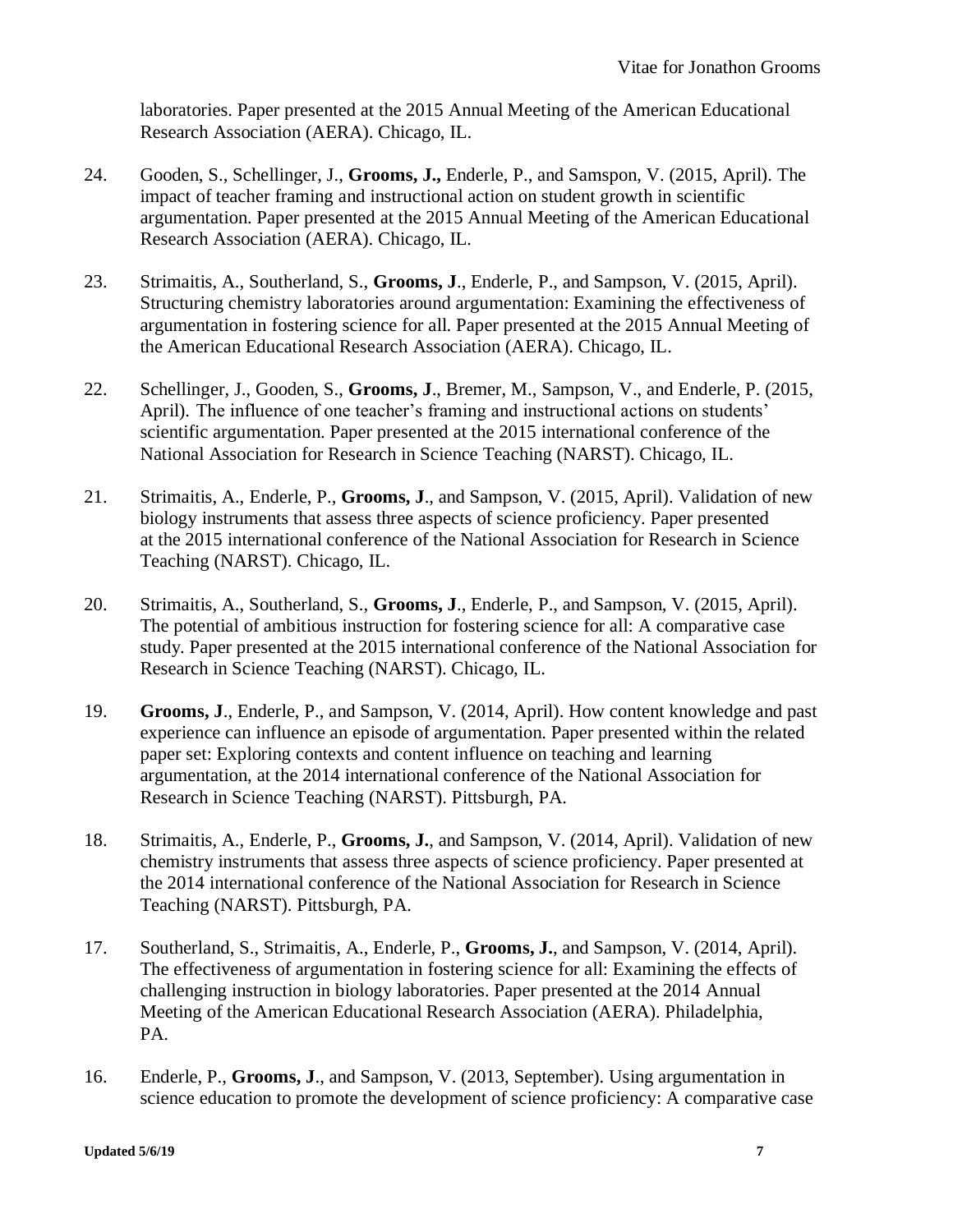study. Paper presented in the symposium: Engaging students in argumentation and sensemaking activities to improve science learning, at the 2013 Fall Conference of The Society for Research on Educational Effectiveness (SREE). Washington, D.C.

- 15. **Grooms, J**., Enderle, P., Samspon, V. (2013, April). A comparative study of the development of science proficiency in high school chemistry. Paper presented at the 2013 international conference of the National Association for Research in Science Teaching (NARST). Rio Grande, Puerto Rico.
- 14. Southerland, S., Enderle, P., **Grooms, J**., and Sampson, V. (2013, March). Teacher beliefs and the implementation of curriculum focusing on multiple science proficiencies. Paper presented at the 2013 international conference of the National Association for Research in Science Teaching (NARST). Rio Grande, Puerto Rico.
- 13. **Grooms, J**. (2012, April). Exploring the potential reflexive nature of epistemological development and argument generation abilities for undergraduate students. Paper presented at the 2012 Annual Meeting of the American Educational Research Association (AERA). Vancouver, BC.
- 12. **Grooms, J**., Sampson, V., and Carafano, P. (2012, April). The impact of a new instructional model on high school science writing. Paper presented at the 2012 Annual Meeting of the American Educational Research Association (AERA). Vancouver, BC.
- 11. Enderle, P., **Grooms, J**., and Williams, K. (2012, April). The development of science proficiency in high school chemistry students engaged in argument focused instruction. Paper presented at the 2012 Annual Meeting of the American Educational Research Association (AERA). Vancouver, BC.
- 10. Sampson, V., Enderle, P., Hester, M., and **Grooms, J**. (2012, April). The development of science proficiency through argument focused lab instruction in high school biology. Paper presented at the 2012 Annual Meeting of the American Educational Research Association (AERA). Vancouver, BC.
- 9. **Grooms, J**. and Sampson, V. (2012, March). Using a science laboratory course to enhance undergraduate students' arguments related to socioscientific issues. Paper presented at the 2012 international conference of the National Association for Research in Science Teaching (NARST). Indianapolis, IN.
- 8. Enderle, P., **Grooms, J**., and Sampson, V. (2012, March). Argument focused instruction and science proficiency in middle and high school. Paper presented in the symposium: Argument focused instruction and science proficiency, at the 2012 international conference of the National Association for Research in Science Teaching (NARST). Indianapolis, IN.
- 7. Sampson, V., **Grooms, J**., Enderle, P., and Southerland, S. (2012, March). Using laboratory activities that emphasize argumentation and argument to help high school students learn how to engage in scientific inquiry and understand the nature of scientific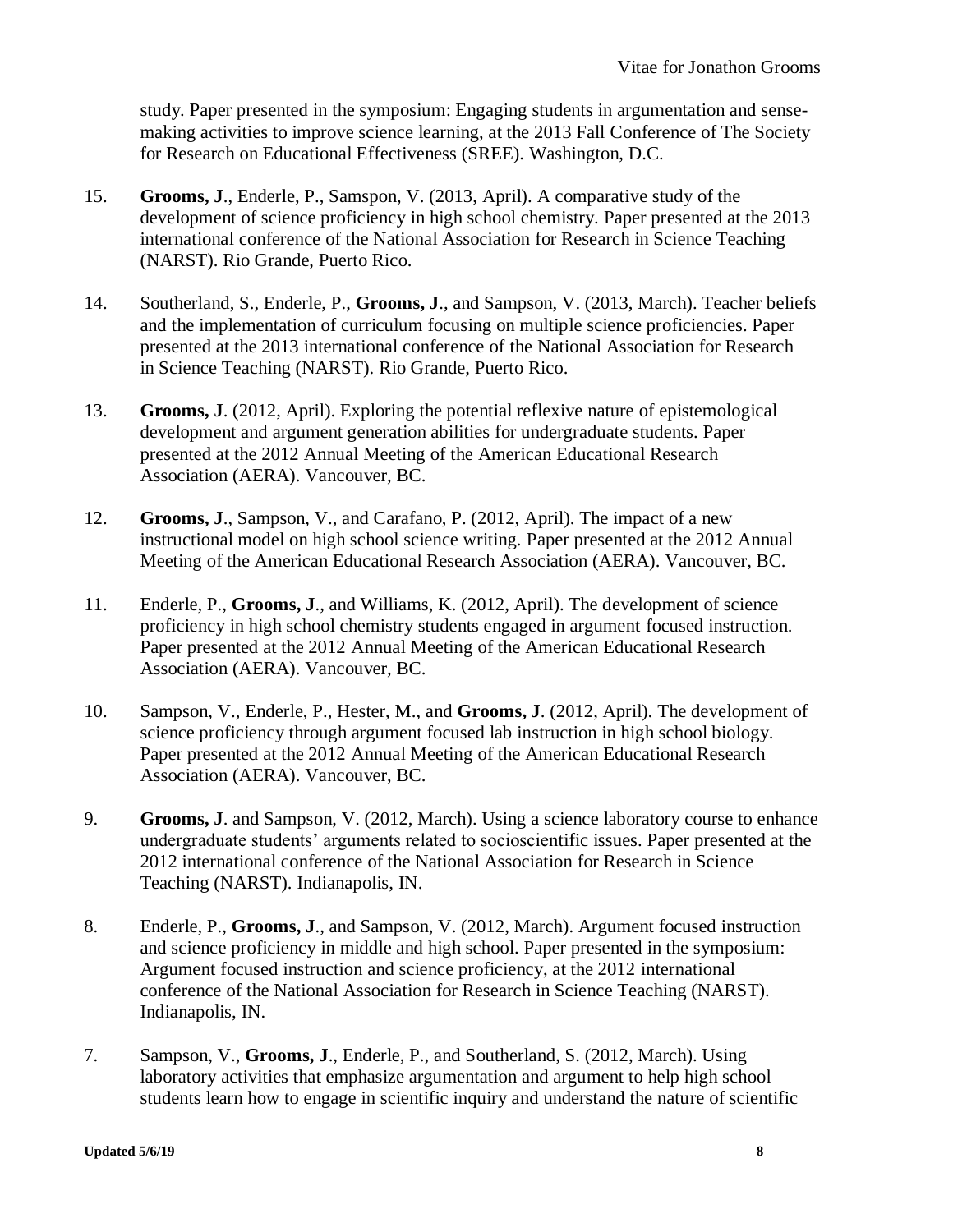inquiry. Paper presented at the 2012 international conference of the National Association for Research in Science Teaching (NARST). Indianapolis, IN.

- 6. Enderle, P., **Grooms, J**., and Sampson, V. (2012, January). The importance of using multiple measures to assess science proficiency. Paper presented at the 2012 Annual Conference of the Association of Science Teacher Educators (ASTE). Clearwater, FL.
- 5. Sampson, V., **Grooms, J**., and Enderle, P. (2011, September). New instruments that can be used by researchers to assess three different aspects of science proficiency. Paper presented at the 2011 Fall Conference of the Society for Research on Educational Effectiveness (SREE). Washington, DC.
- 4. Walker, J., **Grooms, J**., Anderson, B., Zimmerman, C., and Sampson, V. (2010, March). Argument-Driven Inquiry: An instructional model for use in undergraduate chemistry labs. Paper presented at the 2010 international conference of the National Association for Research in Science Teaching (NARST). Philadelphia, PA.
- 3. **Grooms, J**., Sampson, V., and Gross, L. (2009, April). What makes a scientific argument persuasive? How middle and high school students view different types of arguments. Paper presented at the 2009 international conference of the National Association for Research in Science Teaching (NARST). Garden Grove, CA.
- 2. Sampson, V. and **Grooms, J**. (2008, April). Science as Argument-Driven Inquiry: The impact on student's conceptions of nature of science. Paper presented at the 2008 international conference of the National Association for Research in Science Teaching (NARST). Baltimore, MD.
- 1. **Grooms, J**. (2006, September). Science and Science Education: Why the disconnect? Paper presented at the 2006 Science Education at the Crossroads Conference. Ogden, UT.

#### **Refereed Presentations at National or International Conferences**

- 6. Sampson, V., **Grooms, J.,** and Hutner, T. (2017, March). NSTA Press Session: Argument-Driven Inquiry in Biology, Chemistry, and Physics: Lab Investigations for Grades 9-12. Presentation given at the National Conference of the National Science Teachers Association, Los Angeles, CA.
- 5. Sampson, V., **Grooms, J.,** and Hutner, T. (2017, March). NSTA Press Session: Argument-Driven Inquiry in Life Science and Physical Science: Lab Investigations for Grades 6-8. Presentation given at the National Conference of the National Science Teachers Association, Los Angeles, CA.
- 4. **Grooms, J**. and Sampson, V. (2015, March). Coordinating scientific argumentation, the Next Generation Science Standards, and the Common Core State Standards through the Argument-Driven Inquiry instructional model. Presentation given at the 2015 Professional Development Institute of the National Science Education Leadership Association.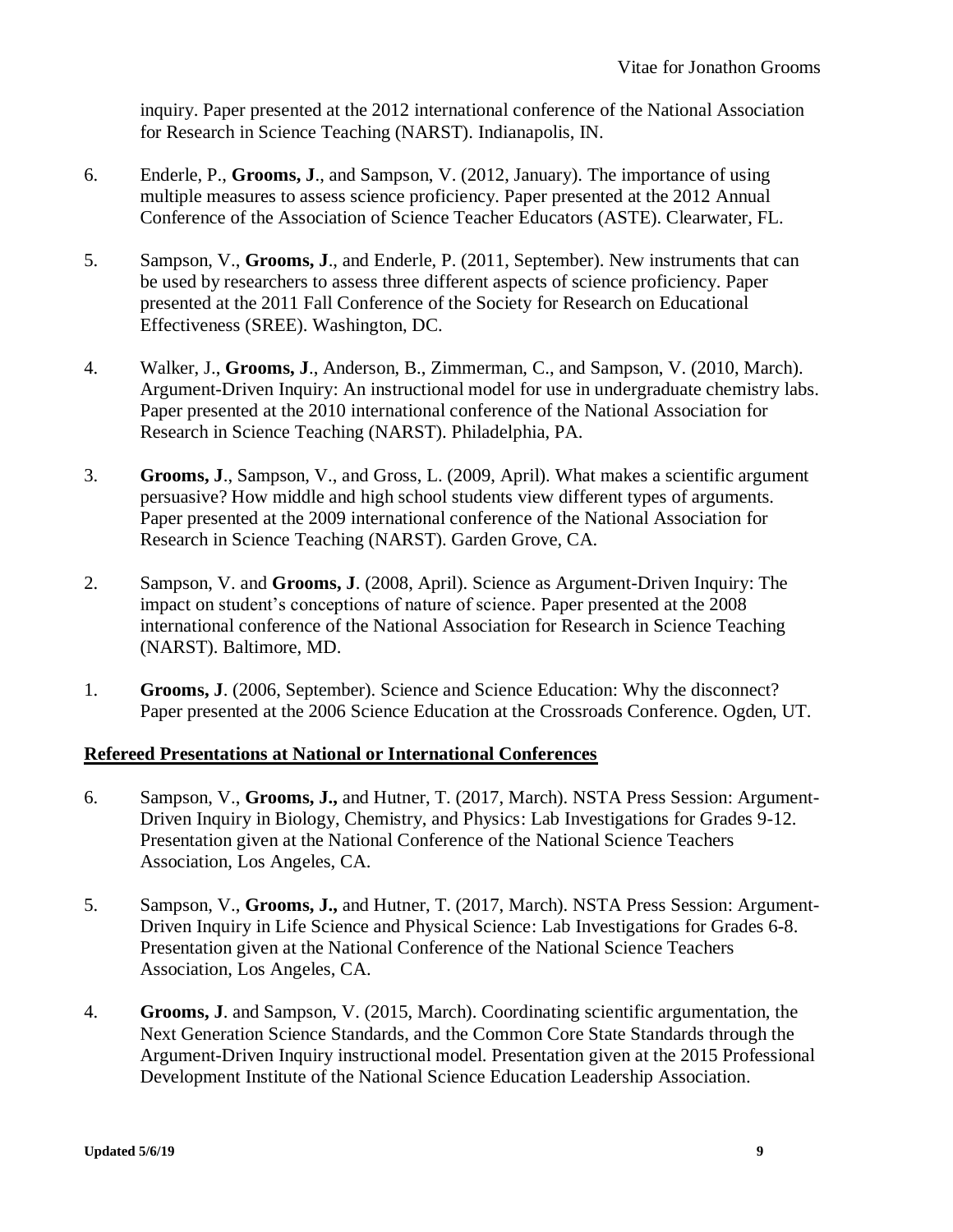- 3. Sampson, V., **Grooms, J**., and Enderle, P. (2013, April). NARST Session: Argument-Driven Inquiry as a way to help middle and high school students develop science proficiency during labs. Presentation given at the 2013 National Conference of the National Science Teachers Association (NSTA). San Antonio, TX.
- 2. Sampson, V., Wicker, L., Hester, M., Carafano, P., Enderle, P., and **Grooms, J**. (2012, April). The benefits and challenges of a large-scale implementation of a new instructional model for science laboratories. Presentation given at the 2012 International Conference of the International Association of Laboratory Schools (IALS). Tallahassee, FL.
- 1. Kostka, B., Golden, B., and **Grooms, J**. (2011, March) NARST Session: Argument-Driven Inquiry: Investigating Climate Change and Evolution across Deep Time. Presentation given at the 2011 National Conference of the National Science Teachers Association. San Francisco, CA

### **Refereed Presentations at Regional or State Conferences**

- 18. **Grooms, J**. and Sampson, V. (2018, November). NSTA Press Session: Argument-Driven Inquiry in Biology, Chemistry, and Physics: Lab Investigations for Grades 9-12. Presentation given at the Regional Conference of the National Science Teachers Association, National Harbor, MD.
- 17. Sampson, V., and **Grooms, J**. (2018, November). NSTA Press Session: Argument-Driven Inquiry in the Life, Physical, and Earth/Space Sciences: Lab Investigations for Grades 6-8. Presentation given at the Regional Conference of the National Science Teachers Association, National Harbor, MD.
- 16. Sampson, V., and **Grooms, J**. (2018, November). NSTA Press Session: Argument-Driven Inquiry in Grades 3-5. Presentation given at the Regional Conference of the National Science Teachers Association, National Harbor, MD.
- 15. **Grooms, J**. (2017, November). Using Argument-Driven Inquiry to Transform Science Labs. Presentation given at the annual Virginia Association of Science Teachers Professional Development Institute, Roanoke, VA.
- 14. **Grooms, J.** and Sampson, V. (2017, October). NSTA Press Session: Argument-Driven Inquiry in Biology: Lab Investigations for Grades 9-12. Presentation given at the Regional Conference of the National Science Teachers Association, Baltimore, MD.
- 13. **Grooms, J.** and Sampson, V. (2017, October). NSTA Press Session: Argument-Driven Inquiry in Physics: Lab Investigations for Grades 9-12. Presentation given at the Regional Conference of the National Science Teachers Association, Baltimore, MD.
- 12. **Grooms, J.** and Sampson, V. (2017, October). NSTA Press Session: Argument-Driven Inquiry in Physical Science: Lab Investigations for Grades 6-8. Presentation given at the Regional Conference of the National Science Teachers Association, Baltimore, MD.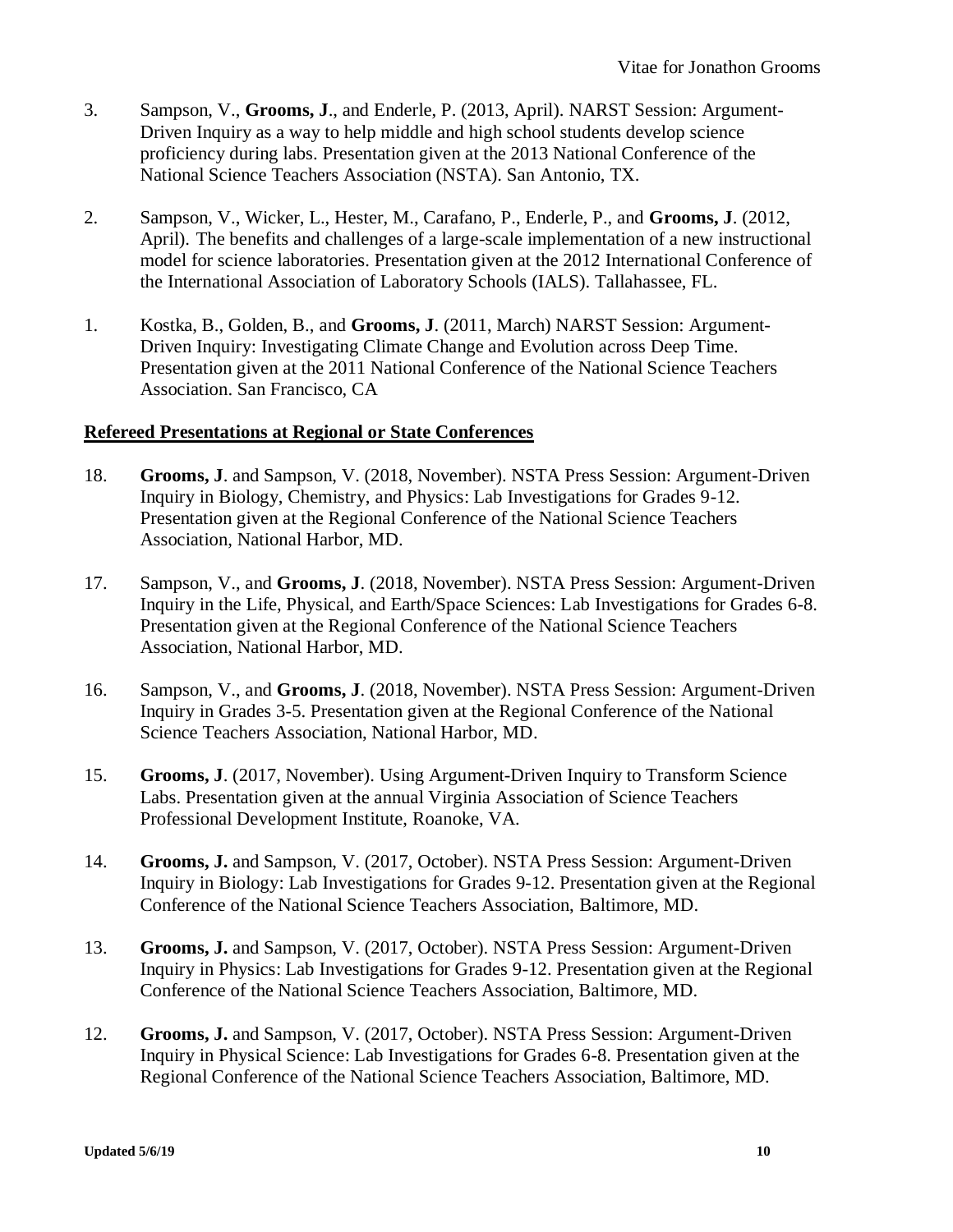- 11. **Grooms, J**. (2016, November). Using Argument-Driven Inquiry as a way to Transform Labs and Develop Science Proficiency. Presentation given at the annual Virginia Association of Science Teachers Professional Development Institute, Williamsburg, VA.
- 10. **Grooms, J**. (2016, October). 3-D Teaching Through Argument-Driven Inquiry. Presentation given at the annual Maryland Association of Science Teachers STEM Conference, Laurel, MD.
- 9. **Grooms, J.** (2016, February). Using Argument-Driven Inquiry to engage students in essential practices of science and engineering. Presentation given at the District of Columbia, Office of the State Superintendent of Education, It Takes a City: Achieving Higher Standards LEA Institute, Washington, D.C.
- 8. **Grooms, J**. and Strimaitis, A. (2015, April). Validation of new biology instruments that assess three aspects of science proficiency. Presentation given at the Marvalene Hughes Research in Education Symposium held at Florida State University. Tallahassee, FL.
- 7. Southerland, S., Walker, J., **Grooms, J**., Enderle, P., and Sampson, V. (2015, April). Laboratory as community: Equity and efficacy with reformed instructional practices. Presentation given at the Marvalene Hughes Research in Education Symposium held at Florida State University. Tallahassee, FL.
- 6. Strimaitis, A., Southerland, S., **Grooms, J**., Enderle, P., and Sampson, V. (2015, April). The potential of ambitious instruction for fostering science for all: An exploratory comparative case study of high school chemistry laboratory instruction. Presentation given at the Marvalene Hughes Research in Education Symposium held at Florida State University. Tallahassee, FL.
- 5. **Grooms, J**. (2015, February). Using argument-driven inquiry to support students' science proficiency. Presentation given at the 2015 annual meeting of the Georgia Science Teachers Association.
- 4. **Grooms, J.** (2014, April). How content knowledge and past experiences can influence an episode of argumentation. Presentation given at the Marvalene Hughes Research in Education Symposium held at Florida State University. Tallahassee, FL.
- 3. **Grooms, J.**, Enderle, P., Sampson, V. (2013, March). The impact of ADI on science proficiency for high school chemistry. Presentation given at the Marvalene Hughes Research in Education Symposium held at Florida State University. Tallahassee, FL.
- 2. **Grooms, J**., Enderle, P., and Sampson, V. (2012, December). Argumentation and Argument-Driven Inquiry in middle school. Presentation given at the Florida Center for Research in Science, Technology, Engineering, and Mathematics (FCR-STEM) Conference. St. Petersburg, FL.
- 1. Enderle, P., **Grooms, J**., and Sampson, V. (2012, December). Argumentation and Argument-Driven Inquiry in high school. Presentation given at the Florida Center for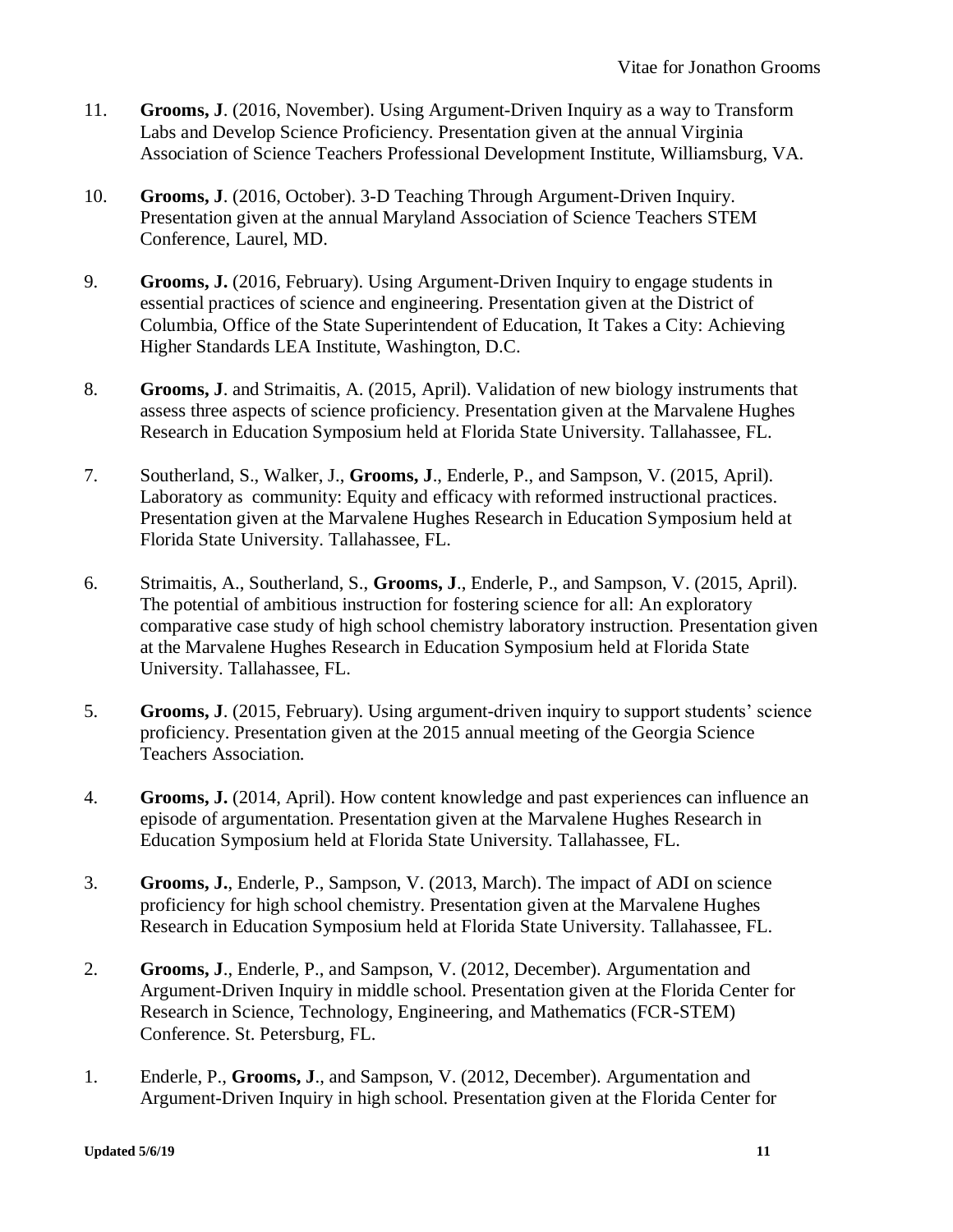Research in Science, Technology, Engineering, and Mathematics (FCR-STEM) Conference. St. Petersburg, FL.

### **Invited Presentations**

- 22. **Grooms, J**. (2019, April). Developing Conceptual Frameworks and Effective Research Questions. Presentation at the 2019 George Washington University Graduate School of Education and Human Development Dissertation Bootcamp, Washington, DC.
- 21. **Grooms, J**. (2019, April). Transitioning from Graduate School to Faculty. Presentation as part of the Graduate School of Education and Human Development Graduate Research Assistant Forum, Washington, DC.
- 20. **Grooms, J.** (2018, February). Engaging Students in Science Practices through Argument-Driven Inquiry. Presentation provided during the District of Columbia Public Schools Science Professional Development Day, Washington, DC.
- 19. **Grooms, J.** (2017, September). Using Argument-Driven Inquiry in Middle and High School Science to Support Student Learning. Webinar presented for science education methods students at the University of Minnesota – Morris. Web-based from Washington, DC.
- 18. **Grooms, J**. (2017, August). Generate an Argument: An Instructional Model. Webinar provided for STEM Central in combination with National Science Foundation funded project, Effects of Socioscientific Argumentation Development on Student Academic Success, Washington, DC.
- 17. **Grooms, J.** (2016, November). Scientific Argumentation in the Classroom: Using ADI to Transform Lab Experiences. Presentation given at Bethune-Cookman University for STEM faculty and students in support of the National Science Foundation funded project, Effects of Socioscientific Argumentation Development on Student Academic Success, Daytona Beach, FL.
- 16. **Grooms, J**. (2016, November). Engaging Students in the Practices of Science to Foster Science Proficiency. Presentation given at the University of Maryland Department of Educational Psychology fall colloquium series, College Park, MD.
- 15. **Grooms, J.** (2016, October). Argument-Driven Inquiry in Middle and High School Science. Webinar presented for science education methods students at the University of Minnesota – Morris. Web-based from Washington, DC.
- 14. **Grooms, J**. (2016, July). Science Education in the United States STEM Teaching. Presentation given for the visiting delegation from Second Yuying Foreign Languages School of Nanjing, China, Vienna, VA.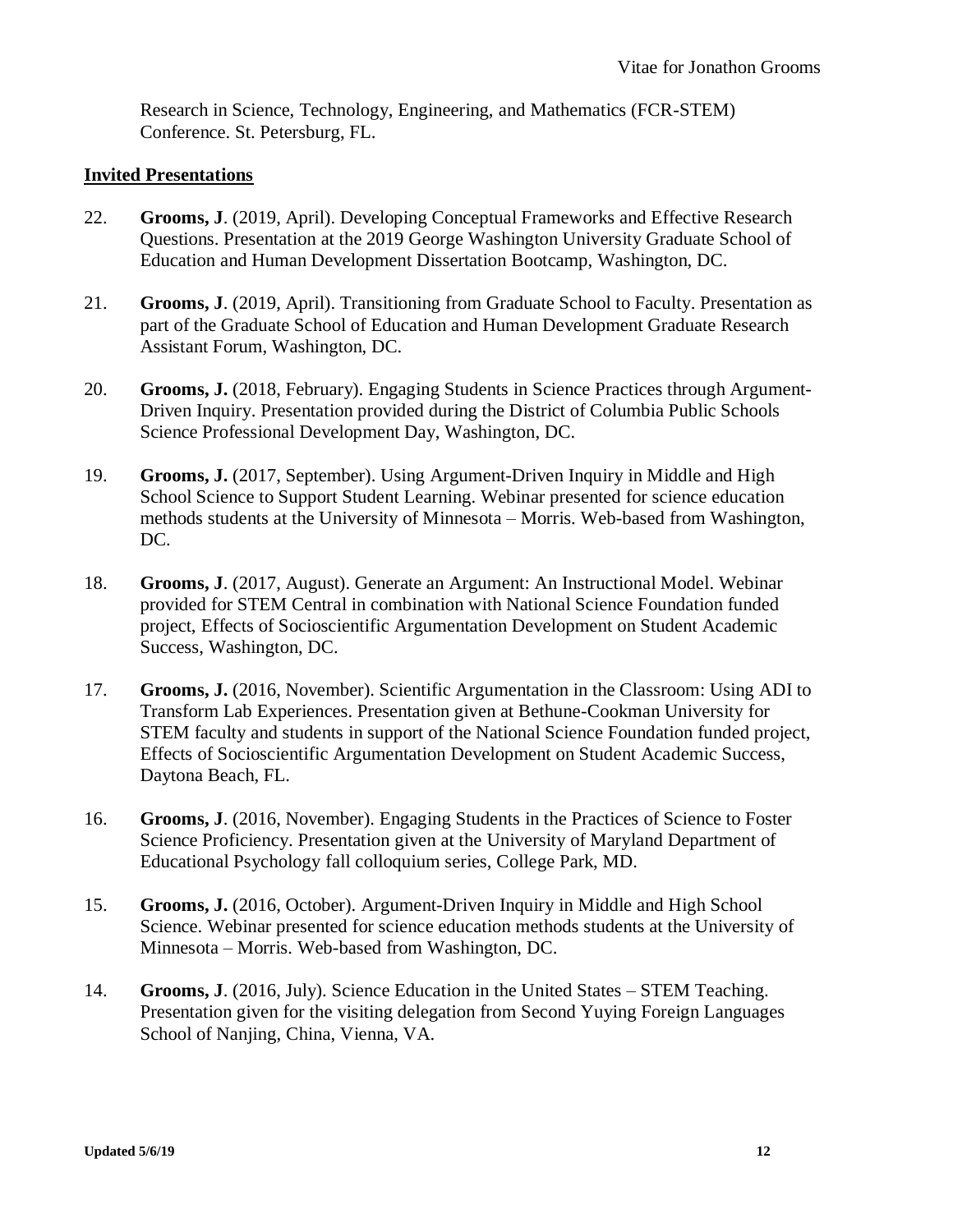- 13. **Grooms, J.** (2016, January). Science education in the United States: A short course. Presentation and workshop for the Department of Education – Changping District, Beijing, China conducted in Alexandria, VA.
- 12. **Grooms, J.** (2015, November). NSTA Press Session: Argument-Driven Inquiry in Biology and Chemistry: Lab Investigations for Grades 9-12. Presentation given at the 2015 National Science Teachers Association Philadelphia Area Conference, Philadelphia, PA.
- 11. **Grooms, J.** (2015, October). Argument-Driven Inquiry in Middle and High School Science. Webinar presented for science education methods students at the University of Minnesota – Morris. Web-based from Washington, DC.
- 10. **Grooms, J.,** Sampson, V., Enderle, P., and Hester, M. (2015, March). NSTA Press Session: Argument-Driven Inquiry in Biology: Lab Investigations for Grades 9-12. Presentation given at the 2015 National Conference of the National Science Teachers Association, Chicago, IL.
- 9. **Grooms, J.** (2014, May). Enhancing students' science proficiency though Argument-Driven Inquiry. Presentation given as invited speaker for the 2014 Florida Annual Meeting and Expo of the American Chemical Society – Chemical Education Symposium. Palm Harbor, FL.
- 8. **Grooms, J.** (2014, April). Randomized Control Trials in Education Research. Presentation given as part of the spring speaker series for the Center for Education Research in Mathematics, Engineering, and Science. Tallahassee, FL.
- 7. **Grooms, J.** and Enderle, P. (2013, November). Argument-Driven Inquiry at Florida State University Schools: A review of three years of research. Presentation given to the Florida State University Schools (FSUS) Board of Directors. Tallahassee, FL.
- 6. Sampson, V., **Grooms, J**., and Enderle, P. (2012, November). NARST Session: Argument-Driven Inquiry as a way to help students learn how to engage in scientific inquiry and understand the nature of scientific inquiry. Presentation given on behalf of the National Association for Research in Science Teaching (NARST) at the 2012 Southern Region Conference of the National Science Teachers Association (NSTA). Atlanta, GA.
- 5. Sampson, V., Enderle, P., Hester, M., and **Grooms, J**. (2012, March). The development of science proficiency through argument focused lab instruction in high school biology. Presentation given at the Marvalene Hughes Research in Education Symposium held at Florida State University. Tallahassee, FL.
- 4. **Grooms, J**., Enderle, P., and Sampson, V. (2011, December). Argumentation and Argument-Driven Inquiry in middle school. Presentation given at the Second Florida Center for Research in Science, Technology, Engineering, and Mathematics (FCR-STEM) Conference. Destin, FL.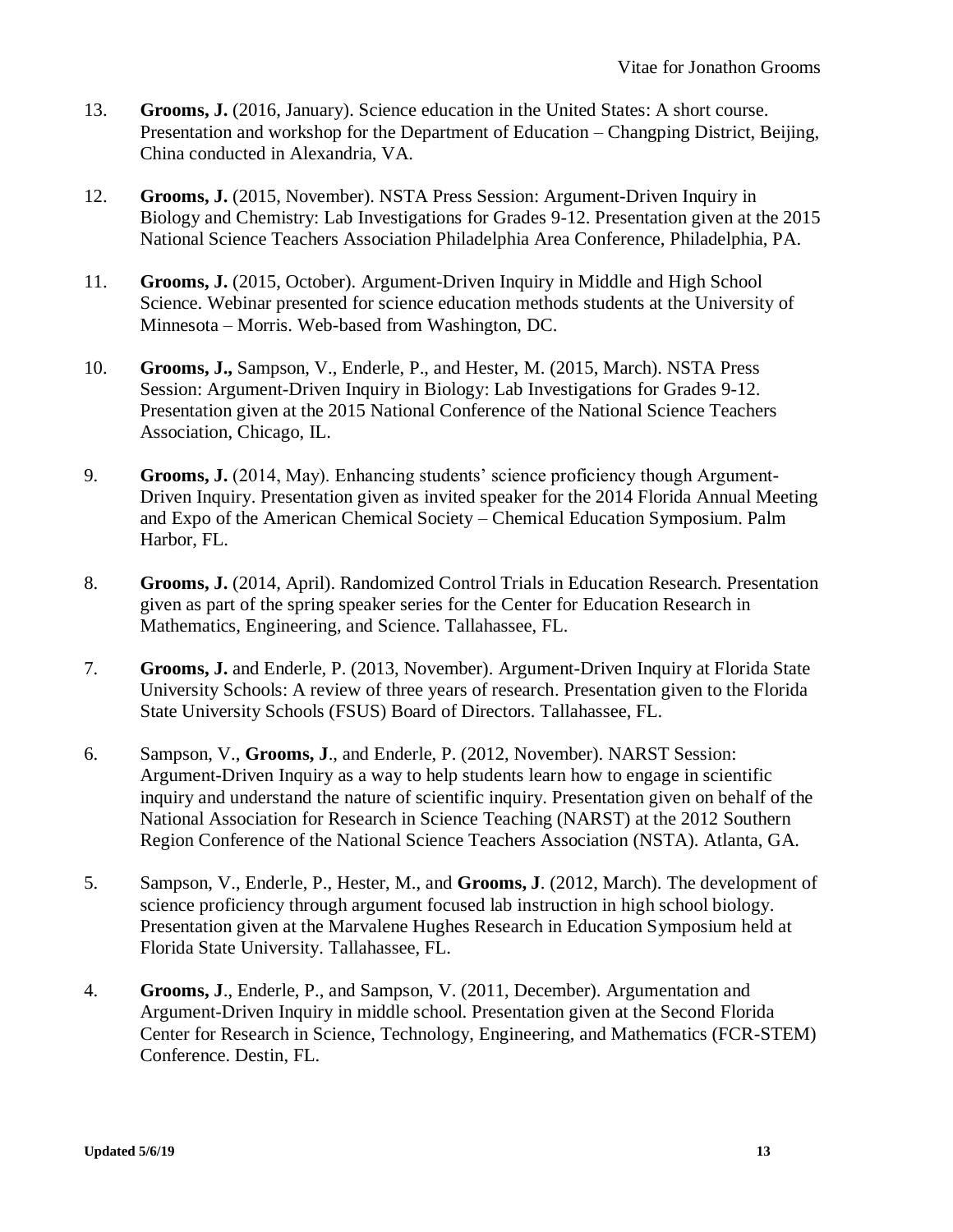- 3. Enderle, P., **Grooms, J**., and Sampson, V. (2011, December). Argumentation and Argument-Driven Inquiry in high school. Presentation given at the Second Florida Center for Research in Science, Technology, Engineering, and Mathematics (FCR-STEM) Conference. Destin, FL.
- 2. **Grooms, J**. and Enderle, P. (2012, November). *Arguing from evidence: The importance of argumentation in the science classroom*. Webinar presented for teacher participants of the BIOSCOPES project throughout the state of Florida. Tallahassee, FL.
- 1. Sampson, V. and **Grooms, J**. (2012, March). *Assessment that can promote and support student learning in biology*. Lecture given for Leon County School District. Tallahassee, FL.

### **Invited Workshops and Professional Development**

- 30. **Grooms, J**. (2019, January). Argument-Driven Inquiry for Middle School Life Science. Workshop for middle school science teachers, provided for Grand Prairie Independent School District, Grand Prairie, TX.
- 29. **Grooms, J**. (2018, August). Introduction to Argument-Driven Inquiry for High School Physical Sciences. Workshop for high school science teachers, provided for McAllen Independent School District, McAllen, TX.
- 28. **Grooms, J**. (2018, August). Introduction to Argument-Driven Inquiry for Elementary School Science. Workshop for elementary science teachers, provided for Clayton County Schools, Jacksonboro, GA.
- 27. Sampson, V., **Grooms, J**., and Hutner, T. (2017, March). *Transforming Laboratory Experience so Students Can Use Core Ideas, Crosscutting Concepts, and Science Practices to Make Sense of Natural Phenomena*. Workshop provided as part of the National Science Teachers Association Professional Learning Institute. Los Angeles, CA.
- 26. **Grooms, J**. (2017, March). *Micro-teaching for Argument-Driven Inquiry*. One-day workshop for middle and high school science teachers, provided for Clayton County Schools. Jacksonboro, GA.
- 25. **Grooms, J**. (2017, January). *Micro-teaching for Argument-Driven Inquiry*. One-day workshop for middle and high school science teachers, provided for Clayton County Schools. Jacksonboro, GA.
- 24. **Grooms, J**. (2016, November). *Argument-Driven Inquiry in Middle and High School Science*. Two-day workshop for middle and high school science teachers, provided for Osceola County Schools, Melbourne, FL.
- 23. **Grooms, J**. (2016, October). *Argument-Driven Inquiry in Science*. One-day workshop for middle and high school science teachers, provided for Alexandria City Public Schools, Alexandria, VA.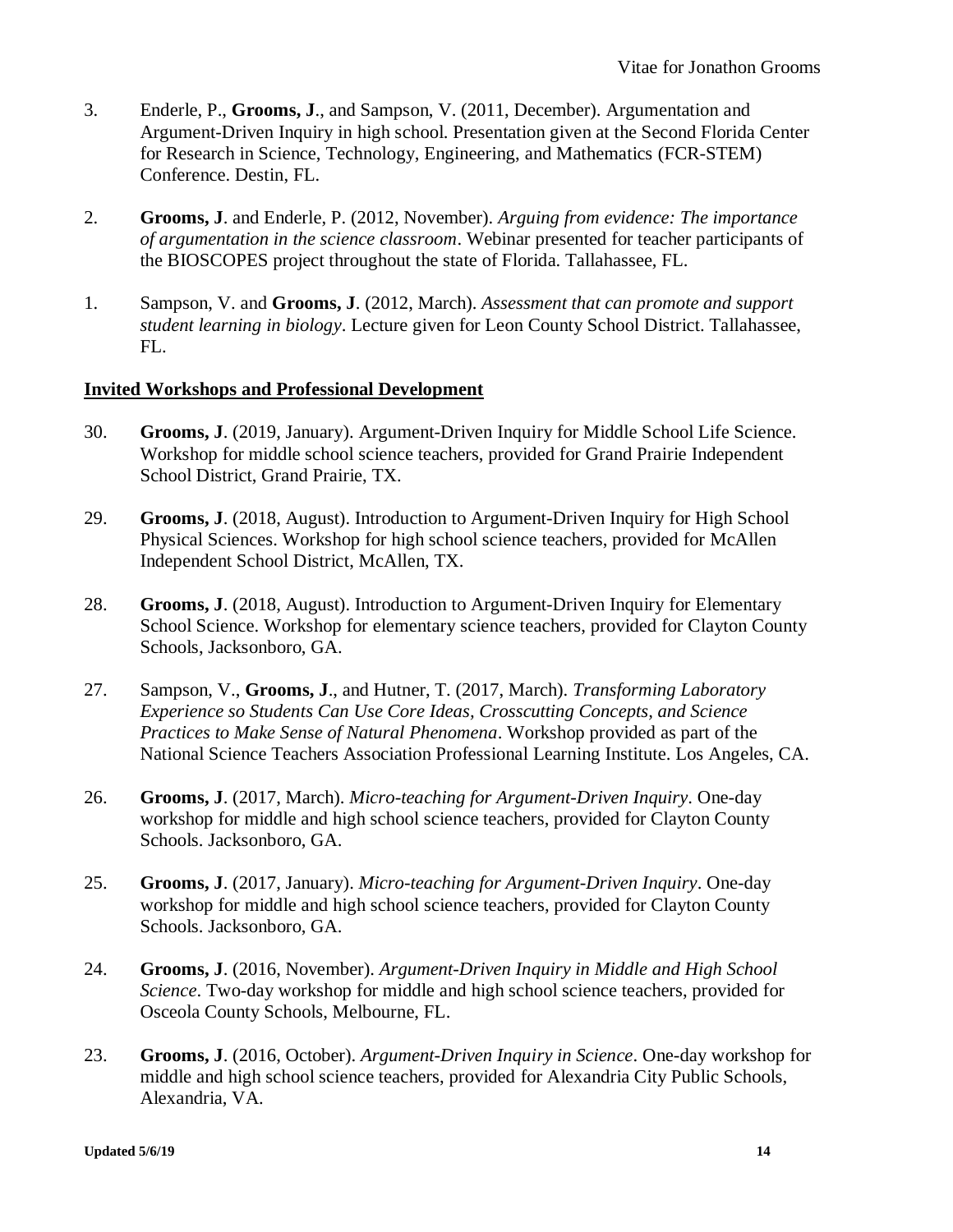- 22. **Grooms, J**. (2016, August). *Argument-Driven Inquiry in Science*. Two-day workshop for middle and high school science teachers, provided for Alexandria City Public Schools, Alexandria, VA.
- 21. **Grooms, J**. (2016, August). *Argument-Driven Inquiry for Middle School Physical Science*. One-day workshop for middle school physical science teachers, provided for Clayton County Schools. Jacksonboro, GA.
- 20. **Grooms, J**. (2016, June). *Argument-Driven Inquiry for High School Chemistry*. Four-day workshop for high school science teachers, provided for Clayton County Schools. Jacksonboro, GA.
- 19. **Grooms, J**. and Sampson, V. (2015, August). *Argument-Driven Inquiry in Life Science*. One-day workshop for middle and high school life science teachers, provided for Coppell Independent School District. Coppell, TX.
- 18. **Grooms, J**. and Hubenthal, M. (2015, August). *Michigan Earth Science Institute: Teaching Earth Science through Argument-Driven Inquiry*. Three-day workshop for middle and high school Earth science teachers, provided for Oakland Schools. Detroit, MI.
- 17. **Grooms, J**. and Sampson, V. (2015, August). *Introduction to Argument-Driven Inquiry for the Life and Physical Sciences*. Two-day workshop for middle and high school science teachers, provided for Amarillo Independent School District. Amarillo, TX.
- 16. **Grooms, J**. (2015, August). *Teaching Life Science through Argument-Driven Inquiry*. One-day workshop for middle and high school physical science teachers, provided for Bay District Schools. Panama City, FL.
- 15. **Grooms, J**. (2015, July). *Incorporating Argument-Driven Inquiry into the Middle and High School Science Curriculum*. Three-day workshop for middle and high school science teachers, provide for Hoover County Schools. Birmingham, AL.
- 14. **Grooms, J**. (2015, July). *Teaching Physical Science through Argument-Driven Inquiry*. One-day workshop for middle and high school physical science teachers, provided for Bay District Schools. Panama City, FL.
- 13. **Grooms, J**. (2015, June). *Argument-Driven Inquiry for Middle School Life Science*. Oneday workshop for middle school life science teachers, provided for Pinellas County Schools. Largo, FL.
- 12. **Grooms, J**., Enderle, P., and Sampson, V. (2015, June). *An Introduction to Argumentation in Elementary School Science*. Two-day workshop for middle and high school science teachers, provided for Atlanta Public Schools. Atlanta, GA.
- 11. **Grooms, J**., Enderle, P., and Sampson, V. (2015, May). *An Introduction to Argument-Driven Inquiry and Curriculum Planning for Middle and High School Science*. Three-day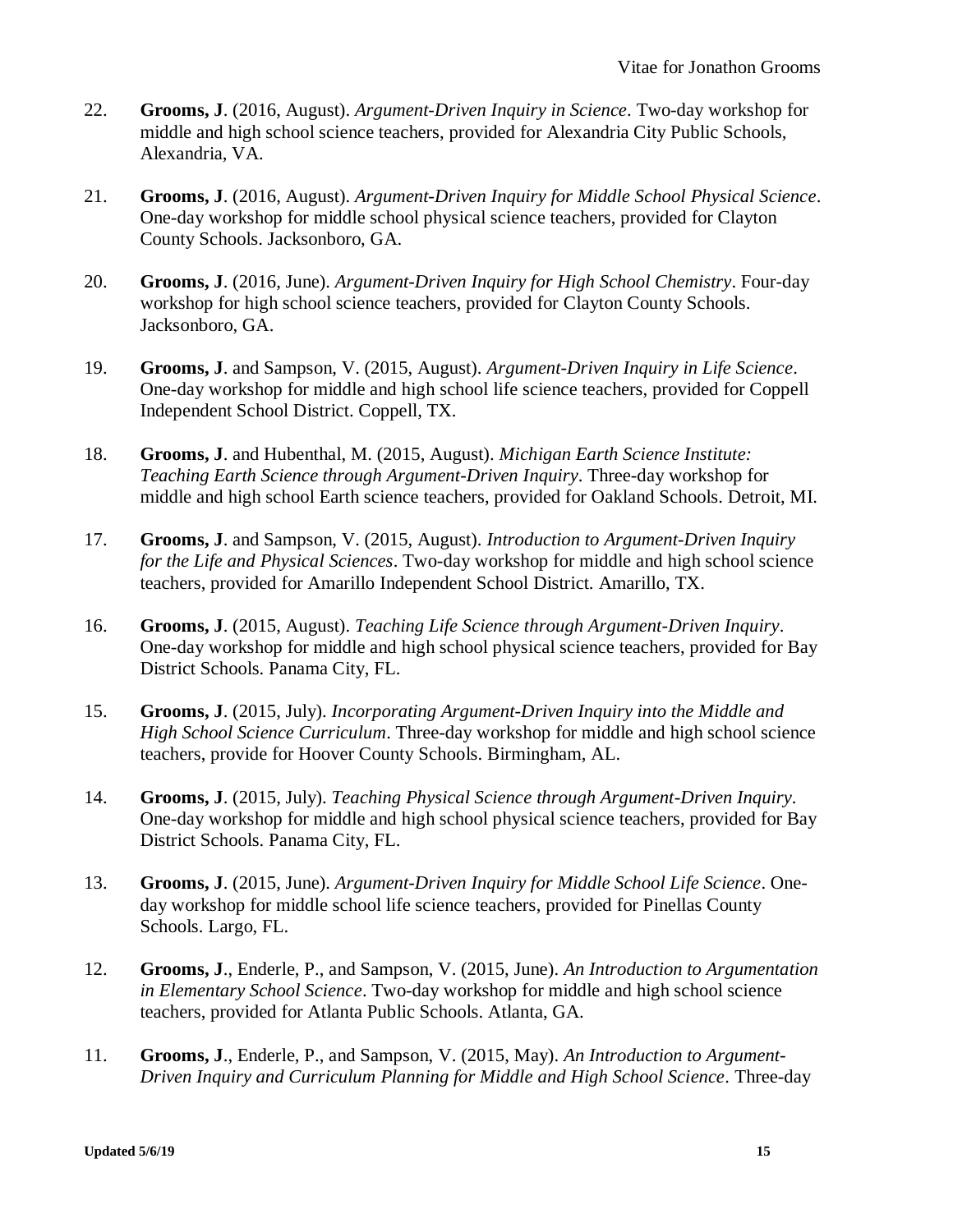workshop for middle and high school science teachers, provided for Atlanta Public Schools. Atlanta, GA.

- 10. **Grooms, J**. and Enderle, P. (2014, October). *Improving High School Chemistry Instruction Through Argument-Driven Inquiry*. One-day in-service workshop for high school chemistry teachers to experience the ADI instructional model, provided for Marion County School District. Bellevue, FL.
- 9. **Grooms, J.** and Sampson, V. (2014, July). *Curriculum mapping and Argument-Driven Inquiry and High School Chemistry*. Two-day workshop for high school chemistry teachers to learn about the ADI instructional model and develop investigations appropriate for their curriculum, provided for Leon County School District. Tallahassee, FL.
- 8. **Grooms, J**., Sampson, V., and Enderle, P. (2014, July). *Argument-Driven Inquiry and Curriculum Mapping for Middle and High School Physical Science*. Four-day workshop for middle and high school chemistry, physics, physical science, and Earth science teachers to experience the ADI instructional model and develop ADI investigations related to their specific curriculum, provided for Hillsborough County Public Schools. Tampa, FL.
- 7. **Grooms, J**., Sampson, V., and Enderle, P. (2013, December). *Argument-Driven Inquiry for the High School Chemistry Classroom.* One-day workshop for teachers to experience the ADI instructional model as it relates to high school chemistry, provided for Polk County School District. Lakeland, FL.
- 6. **Grooms, J**. and Sampson, V. (2013, November). *Enhancing Elementary Science Instruction using the Science Writing Heuristic (SWH).* Two-day workshop to introduce the SWH approach to science instruction for grades K-5 and facilitate development of classroom activities for teacher participants in Leon County Schools. Tallahassee, FL.
- 5. **Grooms, J**. and Enderle, P. (2013, October). *Improving Middle School Science Instruction Through Argument-Driven Inquiry*. One-day in-service workshop for middle school science teachers to experience the ADI instructional model, provided for Marion County School District. Bellevue, FL.
- 4. **Grooms, J**. (2013, September). *Using Argument-Driven Inquiry to Enhance STEM Education*. One-day workshop to introduce the ADI model to grade 6-12 STEM and CTE educators in Bay County School District. Panama City, FL.
- 3. Sampson, V., **Grooms, J.**, and Enderle, P. (2013, January). *Introduction to Argument-Driven Inquiry for Middle and High School.* Two-day workshop to introduce the ADI instructional model to middle and high school teachers in Leon County Schools. Tallahassee, FL.
- 2. Sampson, V., **Grooms, J**., Southerland, S., and Enderle, P. (2012, May). *Improving the teaching and learning of Biology*. A series of six one-day professional development workshops provided for the Leon County School District. Tallahassee, FL.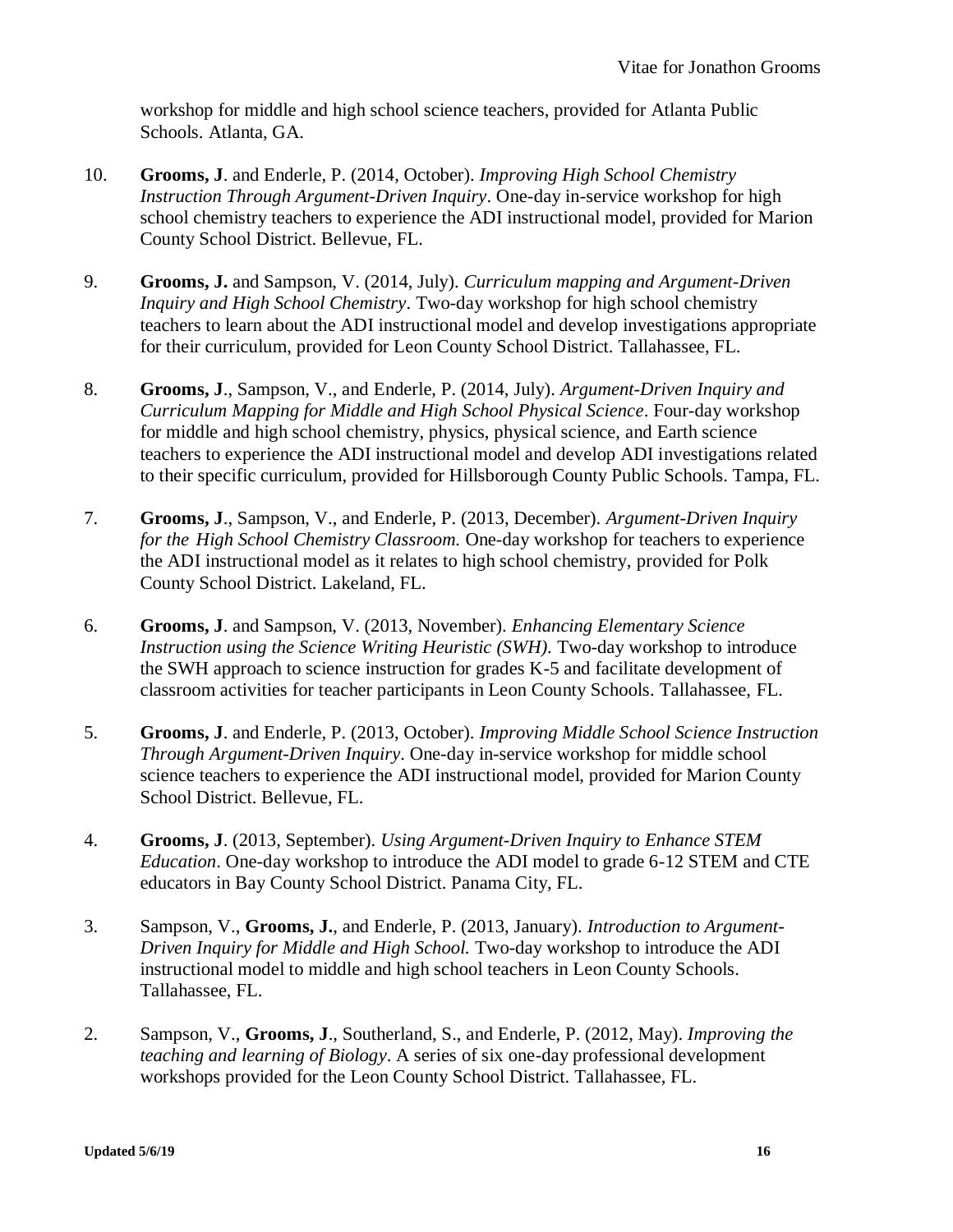1. **Grooms, J**. & Lutz, R. (2007, October). *Curriculum Topic Study (CTS) as a vehicle for curriculum development*. Two-day workshop to introduce Curriculum Topic Study for grades 6-8 faculty and at Cornerstone Learning Community. Tallahassee, FL.

## **Multi-Year Professional Development**

- 3. Great Explorations in Math and Science (GEMS) (2004 2009) Served as a presenter of various GEMS guides for workshops serving K-8 teachers, as part of the OSTA team, in order to encourage the use of inquiry-based teaching strategies in science classrooms and introduce curriculum materials that support the implementation of inquiry-based instruction.
- 2. Motion, Forces, and Energy I (2006 2008) Prepared and implemented three two-week physical science workshops for public school teachers for grades 1-5. Tallahassee, FL.
- 1. Motion, Forces & Energy II  $(2005 2007)$ Prepared and implemented four two-week physical science workshops for public school teachers for grades 6-12 in North Florida. Includes workshops in Tallahassee, FL, Panama City, FL, and Gainesville, FL.

## **Service to the Profession**

National Association for Research in Science Teaching (NARST)

- Invited Panelist, Graduate Student Forum, NARST Annual Meeting, 2019
- Invited Panelist, Graduate Student Forum, NARST Annual Meeting, 2018
- Outstanding Paper Award Committee, 2011-2015

National Science Teachers Association (NSTA)

- 2018 Regional Conference, National Harbor, MD Planning Committee, Program Coordinator
- Book manuscript review

Journal of Research in Science Teaching (JRST)

- Editorial Board, 2018-present
- Manuscript review, 2011-present

#### Science Education

• Manuscript review, 2016-present

International Journal of Science Education (IJSE)

• Manuscript review, 2013-present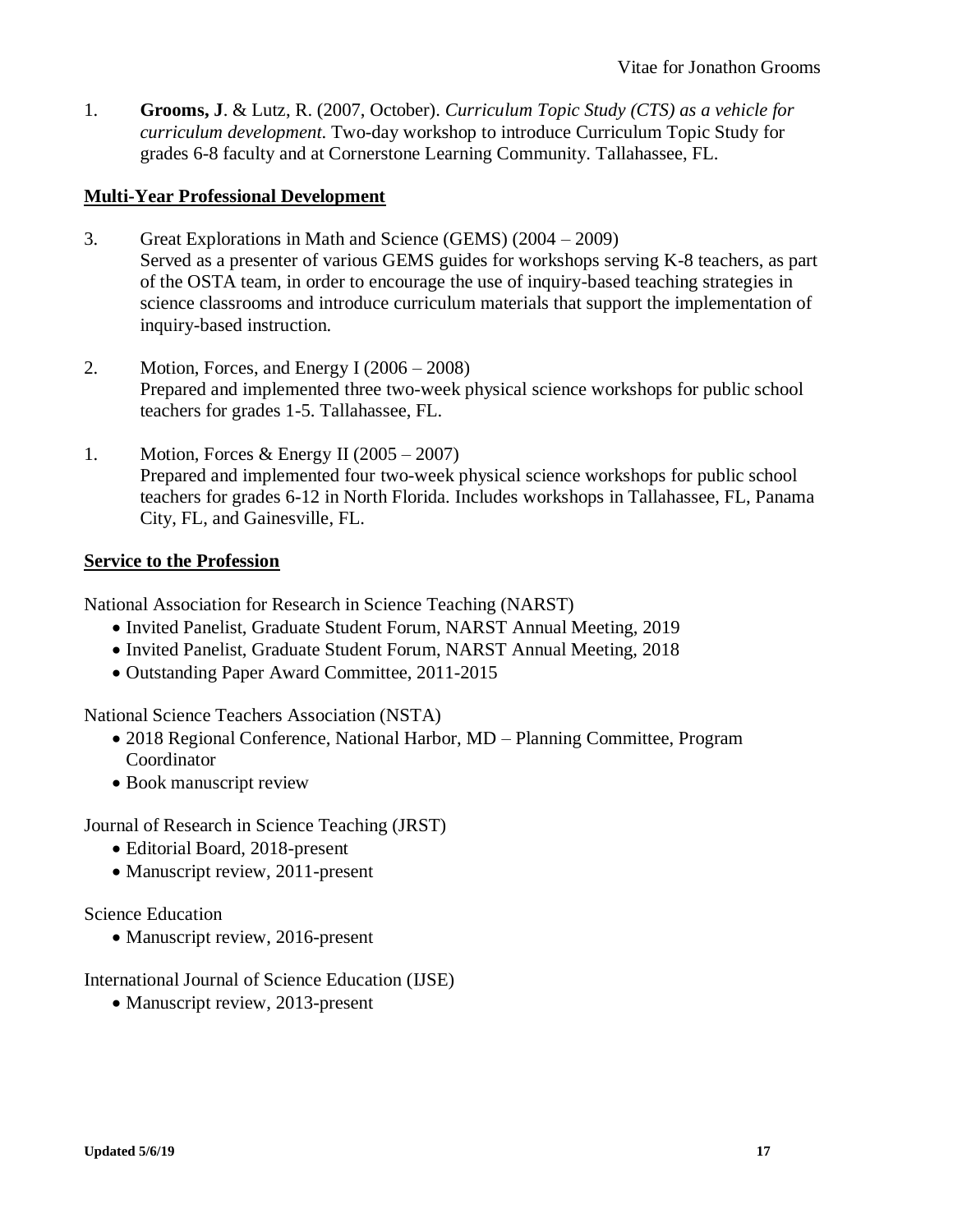## **Service to the University**

George Washington University

- Co-Director of GWTeach undergraduate STEM teacher preparation program, Interdisciplinary collaboration between the Graduate School of Education and Human Development and the Columbian College of Arts and Science, 2016-present
- GW Academic Leadership Academy, 2019

Graduate School of Education and Human Development

- Graduate Certificate in STEM Teaching, Program Coordinator, 2016-present
- Post-Masters Appeals Committee, Departmental Representative, 2017-present
- GSEHD Accreditation Council, 2018-present
- Invited speaker, Graduate Research Assistant Speaker Series, 2019
- Invited speaker, Graduate Student Dissertation Boot Camp, 2019

George Washington University STEM Academy

• Sub-committee for Collaboration and Projects with GSEHD, 2015-2016

## **Service to the Community**

District of Columbia Office of the State Superintendent of Education State Science Leadership Team (2016 – 2017) DC Science Assessment Standard Setting Committee (2017) DC Science Assessment Content and Bias Review Committee (2016)

## DC STEM Network

Professional Development Working Group (2015 – 2017)

## **Sponsored Projects**

 $8/2017 -$  6/2020 *ICE: Integrating Chemistry and Earth Science.* This project is a collaboration between the Cary Institute of Ecosystem Studies, Baltimore City Public Schools, and George Washington University (**NSF 1721163, subcontract \$263,000**) to develop and research instructional materials that engage students in scientific practices and integrate earth science content within the high school chemistry curriculum to support three-dimensional teaching and learning. **Role: PI** (subcontract) (Cary Institute, PI: A. Berkowitz; Baltimore City Public Schools, PI: J. Gabrielse).

 $4/2017 -$  7/2021 *STEM Teaching Excellence in High Need Schools: Teacher Preparation in the Nation's Capital.* This four-year, National Science Foundation – Noyce project (**NSF 1660690, \$1,496,905**) brings together faculty from the GW Graduate School of Education and Human Development with faculty from the Columbian College of Arts and Science, to recruit and support STEM majors in becoming secondary STEM teachers in high need settings within the District of Columbia. **Role: Co-PI**. (PI: L. Medsker; Co-PIs: D. Ulman, **J. Grooms**, L. McClary, T. Sikorski)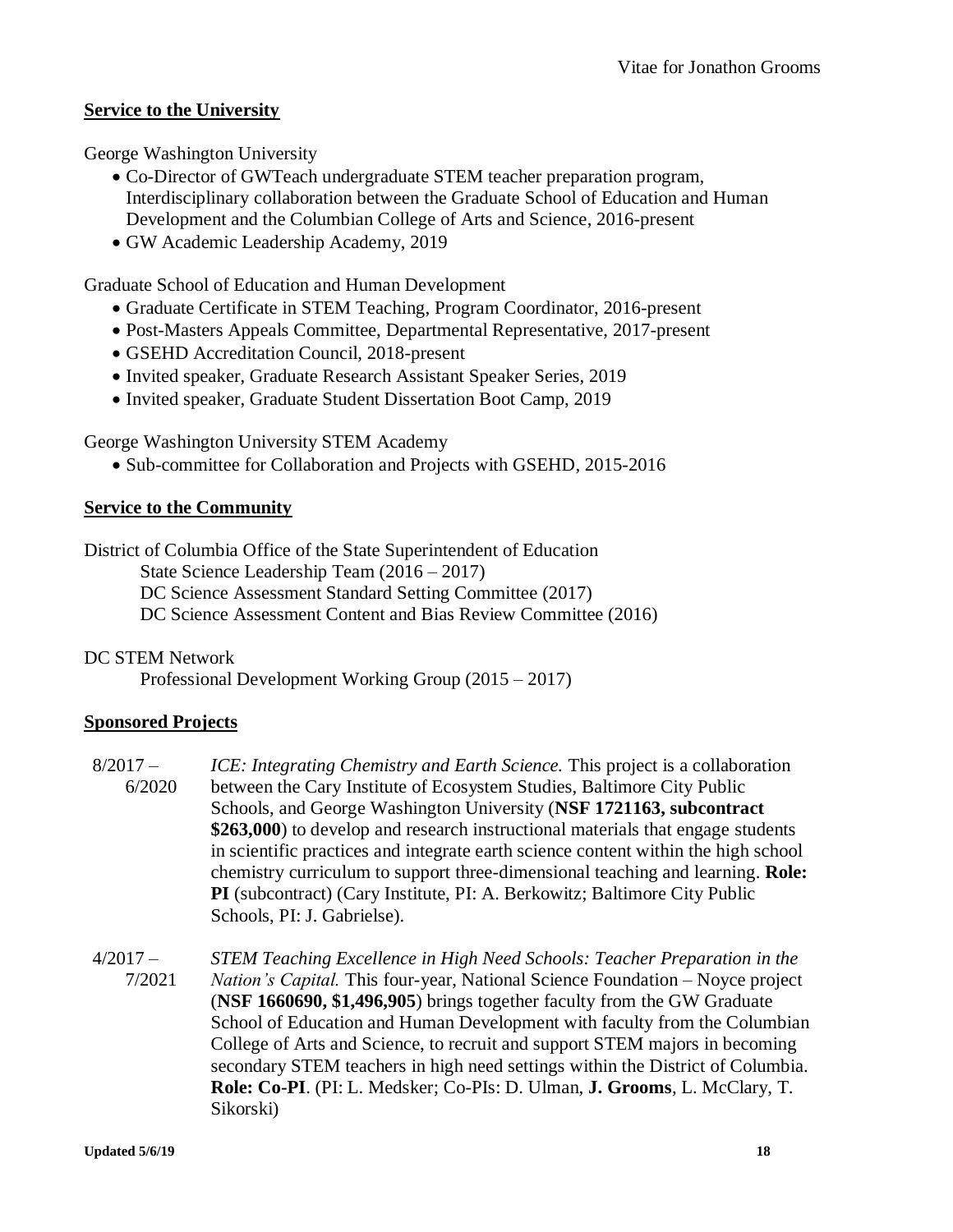- $3/2017 -$  3/2022 *Mentored Experience to Expand Opportunities in Research version High School.* This five-year project, supported via subcontract in collaboration with Children's National Hospital Research Institute, funded by the National Institute of Health (**NIH R25HD090722, subcontract \$143,552**), will provide opportunities for high school STEM teachers to participate in authentic scientific research experiences and be supported through graduate coursework to translate those experiences into educative learning opportunities for their students though curriculum development and implementation. **Role: Co-PI** (subcontract) (PI: N. Luban, S. Teach; Subcontract, PI: C. Pyke; Co-PI: **J. Grooms**)
- $9/2016 -$  9/2018 *DC FUSION Professional Development Consortium.* This two-year project supported by the DC Office of the State Superintendent of Education (**subcontract \$14,813**) is a collaborative effort between Catholic University of America, Trinity University, Howard University, and George Washington University to form a professional development consortium to work with local education agencies (LEA) to identify potential areas of need and support those LEAs with targeted professional development.
- $8/2016 -$  12/2019 *Charles E. Smith Jewish Day School Integrated STEM Curriculum Development*. This three-year, sponsored project (Private Donor) brings together GWU STEM education faculty and CESJDS K-5 faculty to develop and pilot test a new integrated STEM curriculum, centered on the crosscutting concepts of science and enhanced through continued emphasis across other disciplines including English language arts, social studies, Hebrew, and Judaic studies. **Role: Co-PI**. (PI: T. Sikorski; Co-PIs: **J. Grooms**, C. Pyke)

## **Project Evaluation and Consulting**

- $8/2017 -$  7/2020 *X-Labs: Cross-Disciplinary Practice Focused Undergraduate Laboratory Transformation for Biology, Chemistry and Physics.* This three-year, National Science Foundation sponsored project (**NSF 1725655**) will transform undergraduate laboratory courses at East Carolina University by infusing scientific practices into classroom instruction through the implementation of the Argument-Driven Inquiry instructional model. **Role: Project Evaluator** (PI: J. Walker)
- $8/2017 -$  7/2020 *Collaborative Research: Asynchronous Discussions to Engage Students in Scientific Argumentation.* This three-year, National Science Foundation sponsored project (**NSF 1712211**) will explore how students engage and frame asynchronous discussions and argumentation in an online context. The project takes place at East Carolina University and Illinois State University. **Role: Project Evaluator** (PI: K. Callis-Duehl, ECU; PI: R. Gougis, ISU)
- $7/2016 -$  7/2019 *Investigating the Effects of Socioscientific Argumentation Development on Student Academic Success.* This three-year, National Science Foundation sponsored project (**NSF 1623371**) seeks to reform the undergraduate STEM